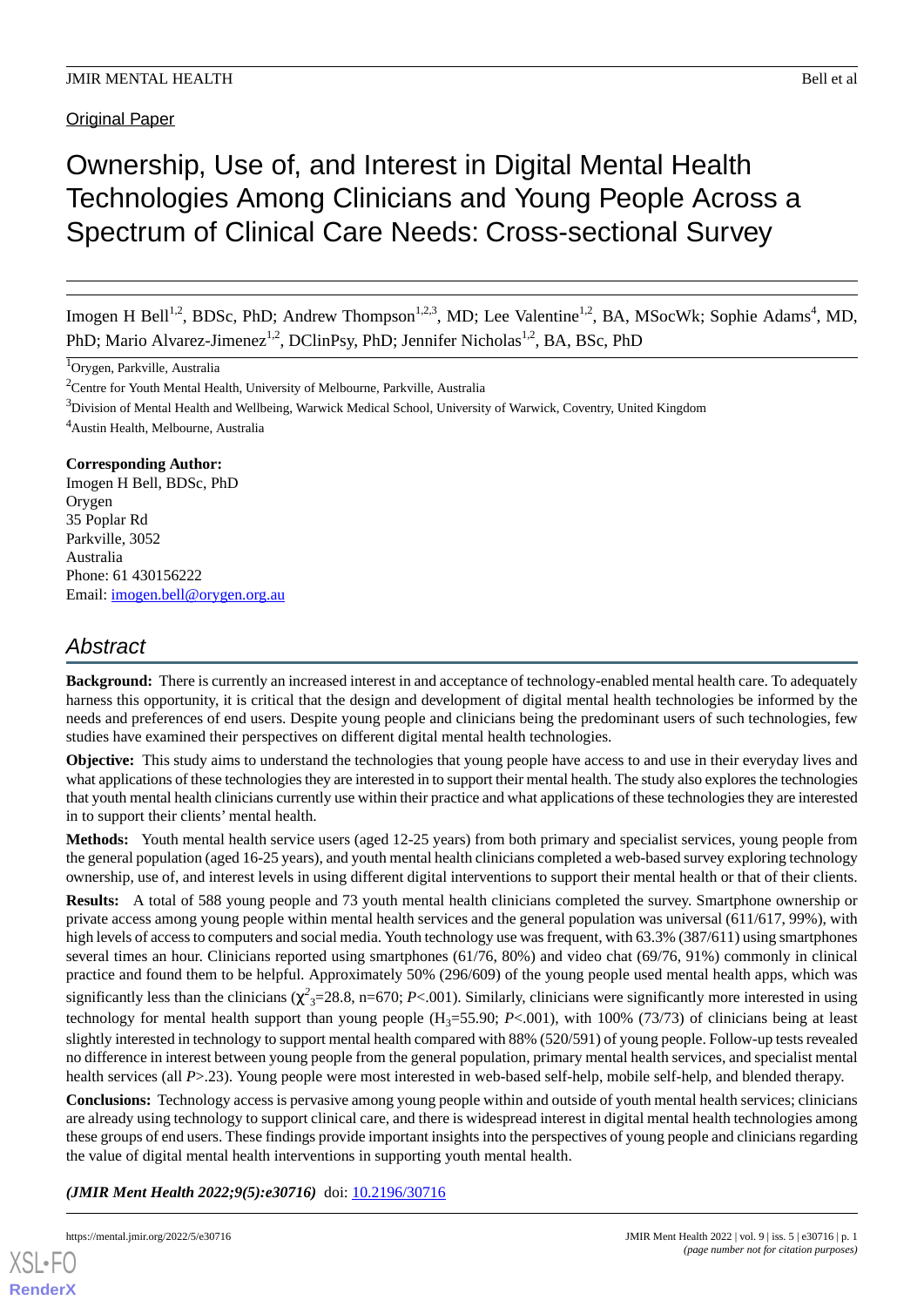#### **KEYWORDS**

adolescent; youth mental health; mental health; attitude; digital technology; internet-based interventions; digital mental health; mental health services; clinician; mobile phone

## *Introduction*

Digital mental health interventions (DMHIs) are interventions that use technologies, such as smartphones, smartwatches, or computer programs, to provide information, support, or treatment for mental health, most commonly using the internet [[1\]](#page-11-0). As either standalone self-help tools or those used in conjunction with standard care in the form of *blended therapy* [[2\]](#page-11-1), DMHIs have the potential to support mental health and well-being [[3\]](#page-11-2). Interest in DMHIs often centers on young people because of the high prevalence of mental health difficulties in this age group coupled with their frequent use of technology [[4](#page-11-3)[-6](#page-11-4)]. Indeed, the potential to access mental health support via technology may be particularly important for young people, given that their access and sustained engagement with mental health services are limited [\[7](#page-11-5),[8\]](#page-11-6).

The role of technology in supporting mental health was made starkly clear by the global COVID-19 pandemic. During this time, many nations became reliant on technology-enabled service delivery to provide mental health care at a distance [[9](#page-11-7)[,10](#page-11-8)]. For many, telehealth has become the norm, enabling direct client contact via telephone or videoconferencing [[11\]](#page-11-9). This unique moment in history has catalyzed an important shift in the perceived value of technology-supported care. However, although research indicates that telehealth can be as effective as face-to-face treatment and may improve service quality in the eyes of young people with mental health difficulties [[12,](#page-11-10)[13\]](#page-11-11), it only represents the tip of the iceberg of how technology can support mental health. In the wake of the pandemic, there exists an opportunity to capitalize on the increased interest and acceptance of technology-enabled care to deliver new digital interventions that not only provide a more convenient way of delivering treatment but also the potential to enhance it [\[14](#page-11-12)].

Despite the potential of DMHIs, a lack of long-term engagement has often been reported. This is true both in clinical trials [\[15](#page-11-13)] and, particularly, in naturalistic studies in which apps are used *in the wild* [[16\]](#page-11-14), where good initial uptake is commonly followed by a dramatic drop in use over time [\[15](#page-11-13)]. Poor engagement with DMHIs has been highlighted as a significant problem in the field and has formed the focus of several reviews [[17](#page-11-15)[-20](#page-12-0)]. A common theme identified in this literature is a lack of fit between evidence-based DMHIs and the needs of end users for whom they are designed to help [\[20](#page-12-0)]. A lack of emphasis on understanding end user needs has resulted in an early generation of DMHIs that have generally lacked relevance and interest for users. Critical learnings from this early work have resulted in the greater emphasis placed on involving end users in the design process, as well as a need for research dedicated to understanding their needs and preferences. Young people constitute a particular type of end user who tends to be highly exposed to technologies in daily life, making them particularly critical of digital products [\[19](#page-12-1)]. Therefore, understanding the unique perspectives of young people is important to inform the development of DMHIs for youth.

 $XS$ -FO **[RenderX](http://www.renderx.com/)** A shift toward practices that prioritize the needs and preferences of young people as end users is required to ensure that DMHIs are engaging and fit for purpose [\[19](#page-12-1),[21\]](#page-12-2). However, there is currently a dearth of research on the technologies that young people are interested in using to support their mental health. Qualitative studies have explored experiences with DMHIs among young people, finding preferences toward their use to support, rather than replace, face-to-face services, as well as a desire to tailor digital interventions to individual preferences [[22](#page-12-3)[-24](#page-12-4)]. Quantitative findings in youth populations are limited, although 2 studies in small samples of young people in early psychosis services found high levels of technology ownership and use in these populations [[25](#page-12-5)[,26](#page-12-6)] and an interest in technology for a variety of purposes to support self-management and functional recovery [[25\]](#page-12-5). Although these findings provide some insight into technology use and preferences, the qualitative findings are limited in generalizability, and quantitative research has involved young people with specific mental health conditions. To fill this gap, this study aims to understand what technologies young people, both within youth mental health services and in the general population, have access to and use in their everyday lives, and which applications of these for supporting their mental health they are most interested in. Furthermore, as DMHIs are most effective when combined with human support [\[1](#page-11-0)[,27](#page-12-7),[28\]](#page-12-8), a highly likely use case is the blending of these tools within youth mental health services. Despite this, there are very few examples of the successful implementation of DMHIs within clinical settings, highlighting the significant gap between research and practice in digital mental health [[29\]](#page-12-9). As such, in addition to young people, this study aims to investigate the use of and interest in different DMHIs among clinicians in youth mental health services to support their clinical work.

## *Methods*

#### **Ethics Approval**

The study was approved by the Melbourne University human research ethics committee (approval numbers 2057299 and 2056793) and the Melbourne Health human research ethics committee (reference number QA2020096) and complied with the Declaration of Helsinki.

#### **Study Design and Context**

Young people and mental health clinicians completed a web-based survey as part of the BRACE project, which examined the effects of COVID-19 on the mental health and well-being of young people living in Australia, telehealth service quality, and the potential of technology to support youth mental health care. Data collection for the project occurred during and immediately after Australian Federal and State government–mandated lockdown restrictions (*stage 3*) that included *socially distancing* from individuals not part of a household and limited ability to leave home [[30\]](#page-12-10). During the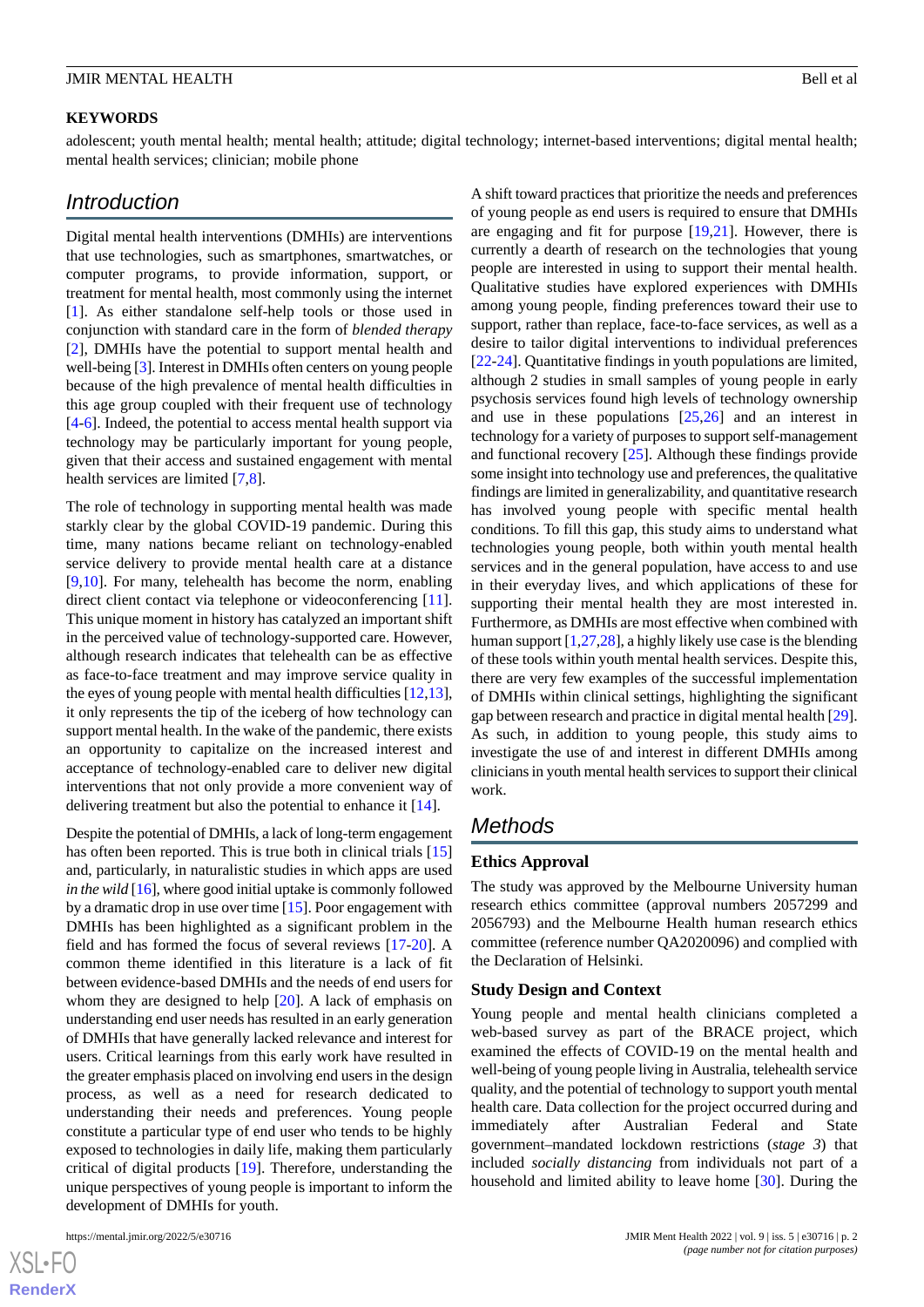lockdown and the following months, most mental health services shifted to telehealth delivery [\[9](#page-11-7),[13\]](#page-11-11).

This study reports primary findings on access to technologies and the use of and interest in different technologies for mental health support among young people and clinicians. Young people, aged between 12 and 25 years, were recruited through 2 sources. As part of a larger survey on social media and self-harm, the survey was advertised to the general population of young people aged 16 to 25 years on social media between June and October 2020. Young people who had scheduled an appointment between March 23, 2020, and August 7, 2020, at Australian primary (headspace) or specialist youth mental health services in Victoria or Queensland were also sent an SMS text message invitation to complete the survey. In Australia, headspace is the leading primary youth mental health service funded by the Australian Federal Government via the Primary Health Networks to provide early intervention for young people aged 12 to 25 years with mild to moderate and high-prevalence mental health conditions [\[31](#page-12-11)]. A smaller number of specialist services offer care to young people aged 12 to 25 years with more complex, low-prevalence disorders. Notably, care for early presentations of psychosis is provided by specialist tertiary-level mental health services. The specialist service is unique in Australia in size and extends across one-third of the Melbourne metropolitan area. Finally, clinicians who provided youth mental health care at these same services during the same period also received a link to complete a version of the survey.

#### **Procedure**

All participants completed the web-based survey using Qualtrics XM (Qualtrics). In the general population, after clicking the survey link, interested potential participants were screened for eligibility (aged between 16 and 25 years and residing in Australia). The survey was conducted on June 11, 2020, and was open for approximately 4 months. Eligible young people (aged 12-25 years) from 4 primary headspace services in Victoria were identified via the appointment calendars of the participating services. On May 28, 2020, an anonymous web-based survey link was sent via SMS text message to all those with appointments, and a reminder SMS text message was sent 2 weeks later. Young people from specialist services in Victoria and Queensland were provided the link by SMS text message, email, or letter between May 28 and June 11 (Victoria) and July 28 and August 7 (Queensland). Using a clinical staff email list, clinicians were sent a link to the anonymous web-based survey on May 10, 2020 (Victoria), and July 13, 2020 (Queensland), and given approximately 2 weeks to complete it.

#### **Measures**

#### *Overview*

In consultation with young people, the surveys were created specifically for the BRACE project, with young people and clinician surveys covering identical themes. Measures related to this study aimed to understand (1) access to and use of technology for mental health and (2) levels of interest in technologies to support mental health care among young people and clinicians.

#### *Technology Access and Use*

Technology access and use were explored by asking young people if they owned or had private access to various technologies, ranging from smartphones and laptops to social media and gaming consoles. Those who indicated that they had access to the technology were asked how often they used it on a Likert scale ranging from *less than once a week* to *several times an hour*. Similarly, clinicians were asked if they had used the same technologies in their clinical practice. For the technologies they had used, they rated how helpful they thought the technology was for their clients. Both young people and clinicians were asked whether they had used a mental health app or recommended a smartphone app for their clients'mental health. Young people who had used apps to support their mental health were asked which apps they had used and to rate their helpfulness. Clinicians who had recommended apps to their clients were asked to name the apps they had recommended and rate how helpful they were for their clients.

#### *Technology Interest*

The level of interest in using 20 different technologies commonly used to support mental health was measured on a 5-point Likert scale ranging from *not at all interested* to *extremely interested*. Technologies ranged from established resources such as telehealth, websites, and helplines to emerging digital mental health tools such as virtual reality (VR), serious games, and chatbots. Young people rated their interest in using each technology to support their mental health, whereas clinicians rated their interest in using or recommending each technology to support the mental health and well-being of their clients.

All quantitative items were measured on Likert scales, with anchors varying depending on the question, as specified in the results. A full copy of the survey is provided in [Multimedia](#page-11-16) [Appendix 1.](#page-11-16)

## *Mental Health Measures*

The Patient Health Questionnaire-4 [[32\]](#page-12-12) was used to characterize the mental health status of the participants in the sample. The Patient Health Questionnaire-2 (PHQ-2) is a 2-item, brief self - report screening questionnaire for clinical depression. Similarly, the Generalized Anxiety Disorder-2 (GAD-2) is a 2-item brief self-report screening questionnaire for clinical anxiety. Items are on both measures rated on a 4-point Likert type scale from 1 (not at all) to 4 (nearly every day). The total scores range from 0 to 6, with higher scores indicating greater levels of depression or anxiety. A score of ≥3 on the 2-item PHQ-2 indicates probable depressive disorder, and a score of ≥3 on the 2-item GAD-2 indicates probable anxiety disorder for adults and young people in primary care settings and the general population [\[32](#page-12-12),[33\]](#page-12-13).

#### **Data Analysis**

Quantitative data were analyzed using descriptive statistics in SPSS (version 22.0, IBM). Owing to the focus of the paper, the survey was considered complete if participants responded to the technology interest items; however, all available data were reported, and pairwise analyses were performed. Owing to this, and as survey items were not mandatory, the sample size varied

 $XS$  • FO **[RenderX](http://www.renderx.com/)**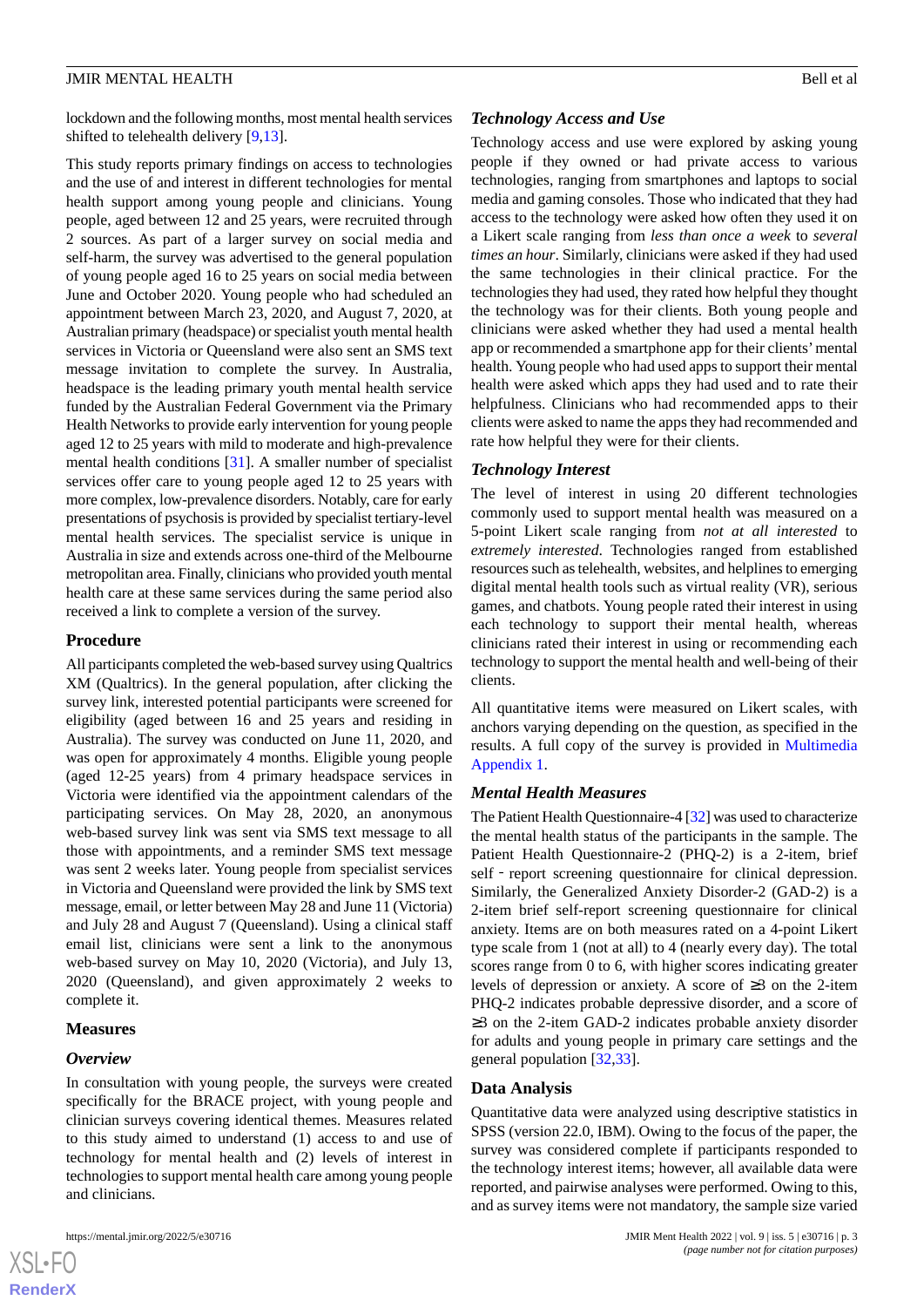between analyses and is reported where it differed. Chi-square statistics were used to examine differences among participant groups (young people from the general population, young people from primary mental health services, young people from specialist mental health services, and clinicians) and the use of apps for mental health. To gain an indication of participants' overall interest in technology to support mental health, overall interest in technology was calculated as the mean of an individual's interest scores across the 20 technology types. Kruskal-Wallis tests with Bonferroni-corrected follow-up contrasts were used to examine differences among participant groups in terms of overall interest in using technology to support mental health. Similar technologies were grouped to examine differences among participant groups concerning interest in technology types. The following seven groups were formed by the research team based on the original 20 technology items:

- 1. Web-based self-help (web-based therapy, mental health websites, and web-based employment support)
- 2. Mobile self-help (apps to support mental health, apps to track mental health, and wearables to track mental health such as smartwatches)
- 3. Telehealth (video chat with clinician, telephone with clinician, texting with clinician, and mental health support lines)
- 4. Blended therapy (blended therapy and sharing mental health information with clinicians on the web)
- 5. Social media (secure social media to connect with young people about mental health and social media to connect with clinicians about mental health)
- 6. Immersive technologies (VR for mental health strategies, augmented reality for mental health strategies, VR with clinicians, and virtual worlds for mental health groups)
- 7. Interactive technologies (chatbots for mental health support and digital games for mental health support)

## *Results*

## **Sample Characteristics**

Within primary care services, an SMS text message link to the survey was sent to 1868 young people, 308 (16.49%) of whom responded to the survey, and of the 308 respondents, 229 (74.4%) completed it. Within specialist services, the survey was distributed to approximately 650 young people, of whom 59 (9.1%) responded, and of these 59 respondents, 53 (90%) completed it. The survey was also advertised on social media, and of the 693 people who clicked the link, 498 (71.9%) provided consent and were eligible, and of those who were eligible, 306 (61.4%) completed the survey items reported in this study. Finally, of the approximately 370 clinicians who received the survey link, 92 (25%) initiated the survey, and of those 92 clinicians, 73 (79%) completed it. The final sample comprised 73 clinicians across specialist and primary services and 588 young people (age range 12-25 years) from primary care, specialist services, and the general population. Demographic characteristics of the youth sample are shown in [Table 1](#page-4-0).

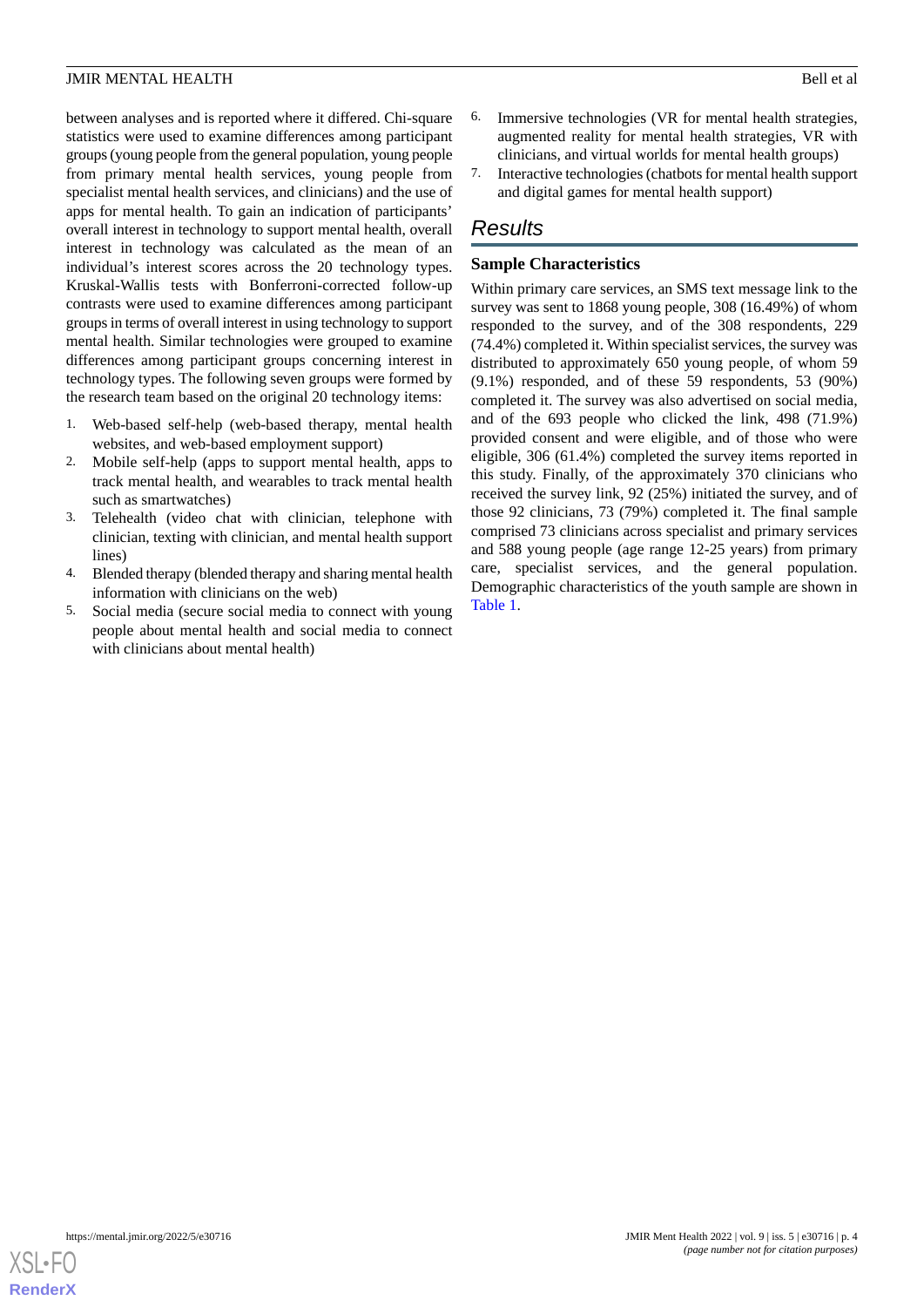<span id="page-4-0"></span>**Table 1.** Characteristics of young people from the general population, primary services, and specialist services (N=588).

| Characteristics                              | General population $(n=306)$ | Primary services (n=229) | Specialist services $(n=53)$ |
|----------------------------------------------|------------------------------|--------------------------|------------------------------|
| Age (years), mean (SD)                       | 21.20 (2.90)                 | 18.77 (3.48)             | 21.08 (2.54)                 |
| Gender, n (%)                                |                              |                          |                              |
| Female                                       | 222(72.5)                    | 142(62.0)                | 26(49)                       |
| Male                                         | 58 (19)                      | 63(27.5)                 | 26(49)                       |
| Transgender                                  | 1(0.3)                       | 10(4.4)                  | 0(0)                         |
| Nonbinary                                    | 14(4.6)                      | 7(3.1)                   | 1(2)                         |
| Unspecified                                  | 11(3.6)                      | 7(3.1)                   | 0(0)                         |
| Aboriginal or Torres Strait Islander         | 6(2)                         | 4(1.7)                   | 1(2)                         |
| Current living situation, n (%)              |                              |                          |                              |
| Living with parents, caregivers, or siblings | 201(65.7)                    | 191 (83.4)               | 39(74)                       |
| Living with friends                          | 29(9.5)                      | 3(1.3)                   | 0(0)                         |
| Living with romantic partner                 | 30(9.8)                      | 11(4.8)                  | 0(0)                         |
| Living in shared accommodation               | 23(7.5)                      | 9(3.9)                   | 5(9)                         |
| Living alone                                 | 23(7.5)                      | 14(6.1)                  | 4(8)                         |
| Homeless or couch surfing                    | 0(0)                         | 1(0.4)                   | 3(6)                         |
| State of residence, n (%)                    |                              |                          |                              |
| ACT <sup>a</sup>                             | 11(2.4)                      | 0(0)                     | 0(0)                         |
| New South Wales                              | 31(10.1)                     | 0(0)                     | 0(0)                         |
| Northern Territory                           | 1(0.2)                       | 0(0)                     | 0(0)                         |
| Queensland                                   | 16(5.2)                      | 0(0)                     | 16(30)                       |
| South Australia                              | 10(3.3)                      | 0(0)                     | 0(0)                         |
| Tasmania                                     | 17(5.6)                      | 0(0)                     | 0(0)                         |
| Victoria                                     | 211(69.0)                    | 229 (100)                | 37(70)                       |
| Western Australia                            | 9(2.9)                       | 0(0)                     | 0(0)                         |
| Employment status, $\frac{b}{c}$ n (%)       |                              |                          |                              |
| Full-time student                            | 182 (59.5)                   | 126(55.0)                | 13(25)                       |
| Part-time student                            | 35(11.4)                     | 15(6.6)                  | 3(6)                         |
| Hours of study each week, mean (SD)          | 24.98 (12.22)                | 22.14 (17.96)            | 16.43(8.77)                  |
| Full-time paid employment, n (%)             | 54 (17.6)                    | 13(5.7)                  | 3(6)                         |
| Part-time paid employment, n (%)             | 103(33.7)                    | 34(14.8)                 | 9(17)                        |
| Hours of work each week, mean (SD)           | 23.35 (13.33)                | 19.72 (12.75)            | 24.02 (11.68)                |
| Unpaid worker as a parent or carer, n (%)    | 6(2.0)                       | 1(0.4)                   | 1(2)                         |
| Currently unemployed, n (%)                  | 43(14.1)                     | 72 (31.4)                | 30(57)                       |
| Mental health, $c,d$ n $(%)$                 |                              |                          |                              |
| Potential clinical depression                | 133(43.5)                    | 69 (62.7)                | 30(57)                       |
| Potential clinical anxiety                   | 152 (49.7)                   | 65(59.1)                 | 31(60)                       |

<sup>a</sup>ACT: Australian Capital Territory.

<sup>b</sup>Categories are not mutually exclusive.

c Patient Health Questionnaire-2 and Generalized Anxiety Disorder-2.

<sup>d</sup>A score of ≥3 on the 2-item depression and anxiety screening measures indicates probable depressive or anxiety disorder (n=110).

**[RenderX](http://www.renderx.com/)**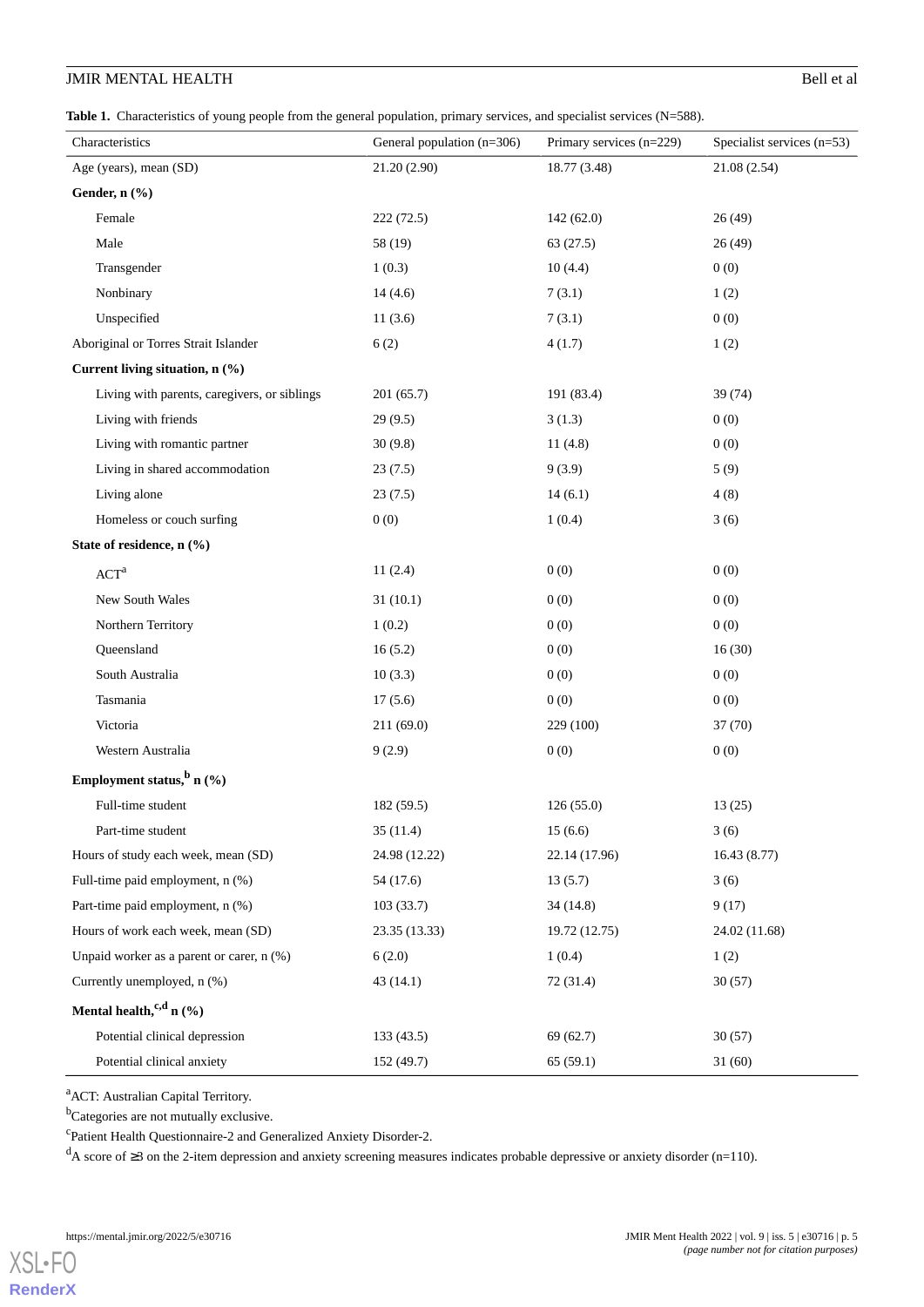#### **Technology Access and Use**

#### *Access and Use of Technology by Young People*

Young people's access to different technologies is displayed in [Table 2.](#page-5-0) Smartphone access was universal (611/617, 99%), including among young people from primary and specialist services. Across the groups, young people reported high rates of video chat, instant messenger, and social media access and lower levels of access to wearable technologies and VR. Overall,

technology use was frequent. Of the young people that had access to the various technologies, use varied according to technology type, as illustrated in [Figure 1](#page-5-1). Most young people (387/611, 63.3%) reported using their smartphones several times an hour, and a high proportion used social media (540/584, 92.5%), instant messaging (509/574, 88.7%), and computers (397/540, 73.5%) at least once or several times a day, with hourly use being the most common.

<span id="page-5-0"></span>Table 2. A comparison of access to different technologies among young people from the general population, primary services, and specialist services and use of technology for clinical care among clinicians  $(N=693)$ .

| Technologies      | Young people from the general<br>population ( $n=327$ ), $n$ (%) | Young people from primary<br>services ( $n=236$ ), $n$ (%) | Young people from specialist<br>services $(n=54)$ , n $(\%)$ | Clinicians $(n=76)$ ,<br>$n$ (%) |
|-------------------|------------------------------------------------------------------|------------------------------------------------------------|--------------------------------------------------------------|----------------------------------|
| <b>Smartphone</b> | 321 (98.2)                                                       | 236 (100)                                                  | 54 (100)                                                     | 61(80)                           |
| iPhone            | 233(71.2)                                                        | 145(61.4)                                                  | 29(54)                                                       | $\mathbf{a}$                     |
| Android           | 88 (26.9)                                                        | 91(38.5)                                                   | 25(46)                                                       |                                  |
| Social media      | 316 (96.6)                                                       | 222(94.1)                                                  | 46(85)                                                       | 4(5)                             |
| Instant messenger | 313 (95.7)                                                       | 215(91.1)                                                  | 46 (85)                                                      | 7(9)                             |
| Laptop            | 306 (93.6)                                                       | 197 (83.5)                                                 | 37(69)                                                       | 55 (72)                          |
| Video chat        | 286 (87.4)                                                       | 185 (78.4)                                                 | 44 (81)                                                      | 69 (91)                          |
| Gaming console    | 153 (46.8)                                                       | 152(64.4)                                                  | 40(74)                                                       | 1(1)                             |
| Tablet            | 117(35.8)                                                        | 84 (35.6)                                                  | 15(28)                                                       | 27(36)                           |
| Wearables         | 92(28.1)                                                         | 43(18.2)                                                   | 9(17)                                                        | 3(4)                             |
| Desktop           | 80 (24.5)                                                        | 66 (28)                                                    | 16(30)                                                       | 43 (57)                          |
| Landline          | 75 (22.9)                                                        | 57(24.1)                                                   | 13(24)                                                       | 33(43)                           |
| Virtual reality   | 18(5.5)                                                          | 9(3.8)                                                     | 5(9)                                                         | 1(1)                             |

<span id="page-5-1"></span><sup>a</sup>Data not available.

**Figure 1.** Young people's average frequency of use across technologies that they have access to (as presented in [Table 2\)](#page-5-0).



Frequency of technology use among young people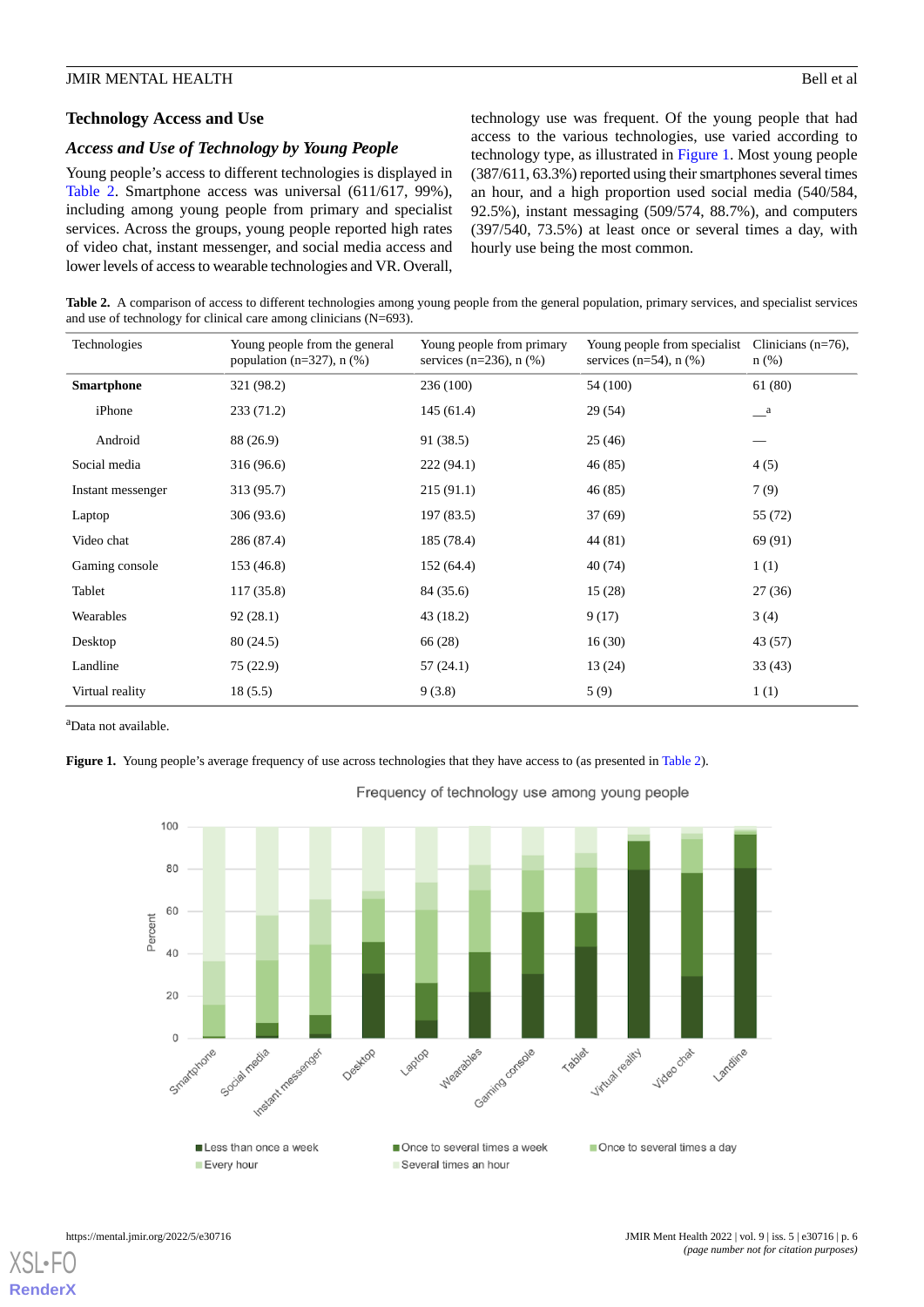### *Technology Use by Clinicians*

The proportion of clinicians who used different technologies in their clinical work is presented in [Table 2.](#page-5-0) Although most clinicians used video chat (69/76, 91%) and smartphones (61/76, 80%) within their practice, few reported using newer or social

technologies such as wearables (3/76, 4%), social media (4/76, 5%), or VR (1/76, 1%). The perceived helpfulness of the technology recommendations for clients is presented in [Figure](#page-6-0) [2.](#page-6-0) Of the technologies used in clinical practice, most clinicians rated them helpful or very helpful for their clients.

<span id="page-6-0"></span>

Clinican-rated technology helpfulness for their client



## *Mental Health App Use*

<span id="page-6-1"></span>Approximately half of all participants (347/670, 51.8%) had used a mental health app themselves (young people: 296/609, 48.6%) or recommended one to their clients (clinicians: 51/61, 84%). A chi-square test for independence indicated a significant difference between participant groups and the use of apps for mental health (χ 2 <sup>3</sup>=28.8, n=670; *P*<.001; Cramer V=0.21), with

clinicians significantly more likely to recommend apps to support mental health care than young people were to have used mental health apps. The percentage of young people and clinicians who had used apps for mental health and the most common apps used are presented in [Table 3](#page-6-1). These apps were similar across groups of young people and clinicians and were used for mindfulness, meditation and relaxation, mood monitoring, and safety planning.

**Table 3.** Young people's use of smartphone apps and clinicians' use or recommendations of smartphone apps for clients (N=670).

| Participant groups                                 | Used or recommended apps for<br>mental health, $n$ $(\%)$ | Most commonly used or recommended apps             |
|----------------------------------------------------|-----------------------------------------------------------|----------------------------------------------------|
| Young people from the general population $(n=319)$ | 162(50.8)                                                 | Smiling Mind, Headspace, Calm, and Calm harm       |
| Young people from primary services $(n=236)$       | 111(47)                                                   | Headspace, Smiling Mind, Calm, and Daylio          |
| Young people from specialist services $(n=54)$     | 23(43)                                                    | Calm, Headspace, Daylio, Smiling Mind, and YouTube |
| Clinicians $(n=61)$                                | 51 (84)                                                   | Smiling Mind, BeyondNow, Headspace, and Calm       |

Overall, most young people from services (specialist services and primary care) reported that using apps to support their mental health was helpful or very helpful (82/132, 62.1%). Approximately 20.5% (27/132) neutral and 17.4% (23/132) reported apps to be unhelpful. Similarly, on average, young people from the general population found apps to be somewhat helpful (124/161, 77%). Approximately 13% (21/161) found them unhelpful. The vast majority of clinicians (45/48, 93.8%) felt that the apps were helpful to their clients.

#### *Interest in Technology to Support Mental Health*

Young people's and clinicians' interest in different technologies to support mental health is presented in [Figure 3.](#page-7-0) A Kruskal-Wallis test revealed a statistically significant difference in the overall level of interest in using technology to support

[XSL](http://www.w3.org/Style/XSL)•FO **[RenderX](http://www.renderx.com/)**

mental health across the 4 participant groups  $(H_3=55.90;$ *P*<.001). Follow-up tests with Bonferroni corrections were used to compare all pairs and indicated that clinicians were significantly more interested in using technology to support mental health than each of the groups of young people (general population:  $\chi^{2}{}_{2}=-171.6, P<.001$ ; primary services;  $\chi^{2}{}_{2}=-158.7,$ *P*<.001; specialist services:  $\chi^{2}{}_{2}=-218.9$ , *P*<.001). However, there was no significant difference in interest between young people in specialist services, primary services, or the general population (all *P*>.23). Although responses varied among the range of technologies surveyed, most participants (593/664, 89.3%) were at least slightly interested in a use of technology to support their mental health and well-being (young people: 520/591, 88%) or that of their clients (clinicians: 73/73, 100%).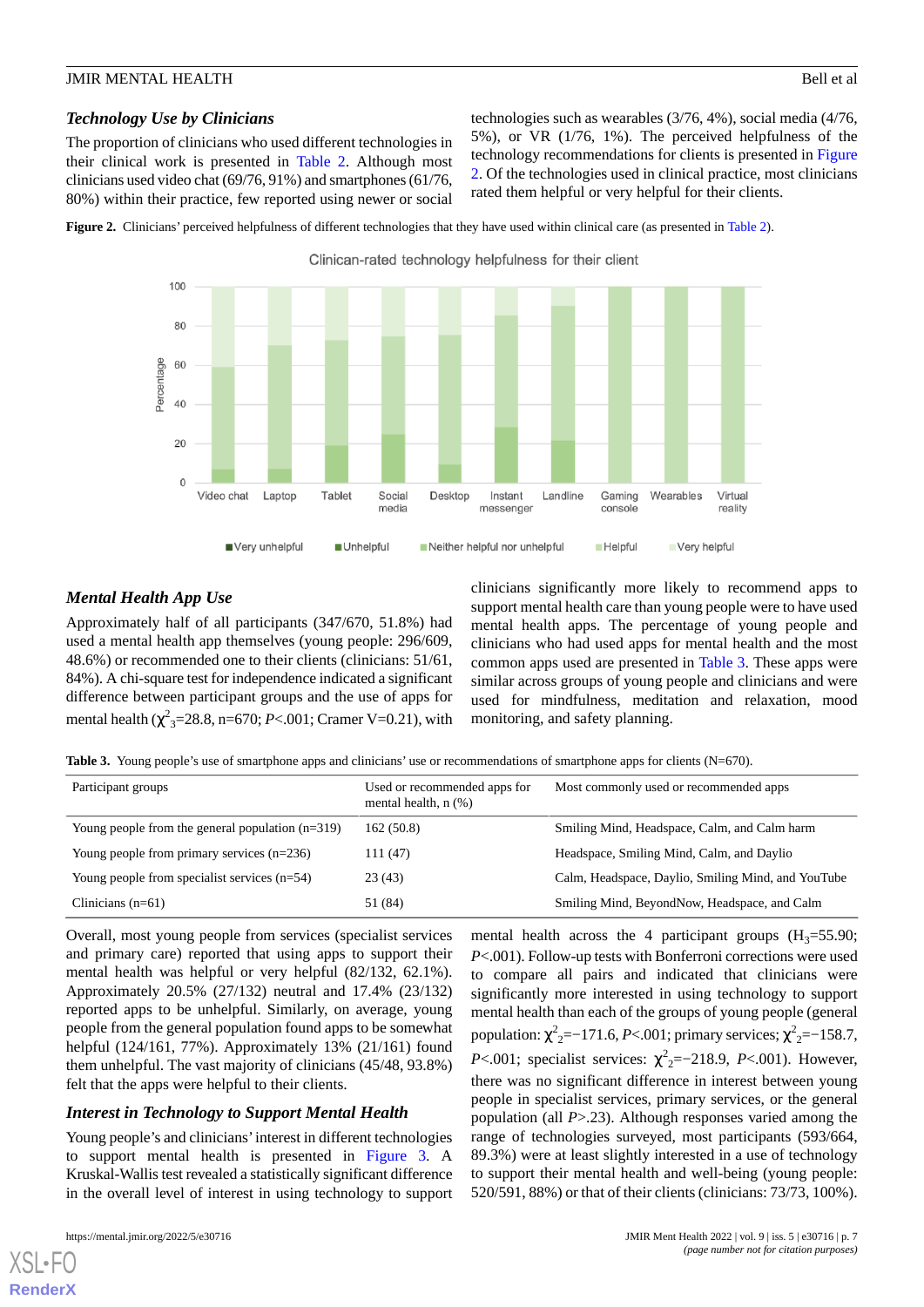The technologies with the most consistently high levels of interest across these populations were telehealth, apps to track mental health, and web-based and blended therapies. The lowest level of interest overall was for chatbots, wearables, and

immersive technologies (VR and augmented reality). However, close to half of all respondents across the sample reported at least some interest in all technology types.

<span id="page-7-0"></span>**Figure 3.** The average level of interest in different technological approaches to support mental health across the 4 participant groups: young people general population (n=306), young people primary services (n=229), young people specialist services (n=53), and clinicians (n=73). AR: augmented reality; MH: mental health; SM: social media; VR: virtual reality; YP: young people.



Similar technology types were then grouped to observe the patterns of interest more clearly between the participant groups ([Figure 4\)](#page-8-0). Young people in the general population were most interested in web-based and mobile self-help, whereas young people from primary services were most interested in web-based self-help and blended therapy. Similar to the general population, those in specialist services were most interested in web-based

and mobile self-help, as were clinicians, who also had high levels of interest in blended therapy.

Technology interest for mental health may be influenced by the respondents'familiarity with the technology. A Mann-Whitney *U* test of independence found that young people who owned or had access to VR were significantly more interested in using VR to support their mental health than those who did not (*U*=5473.5; *z*=−2.811; *P*=.005).

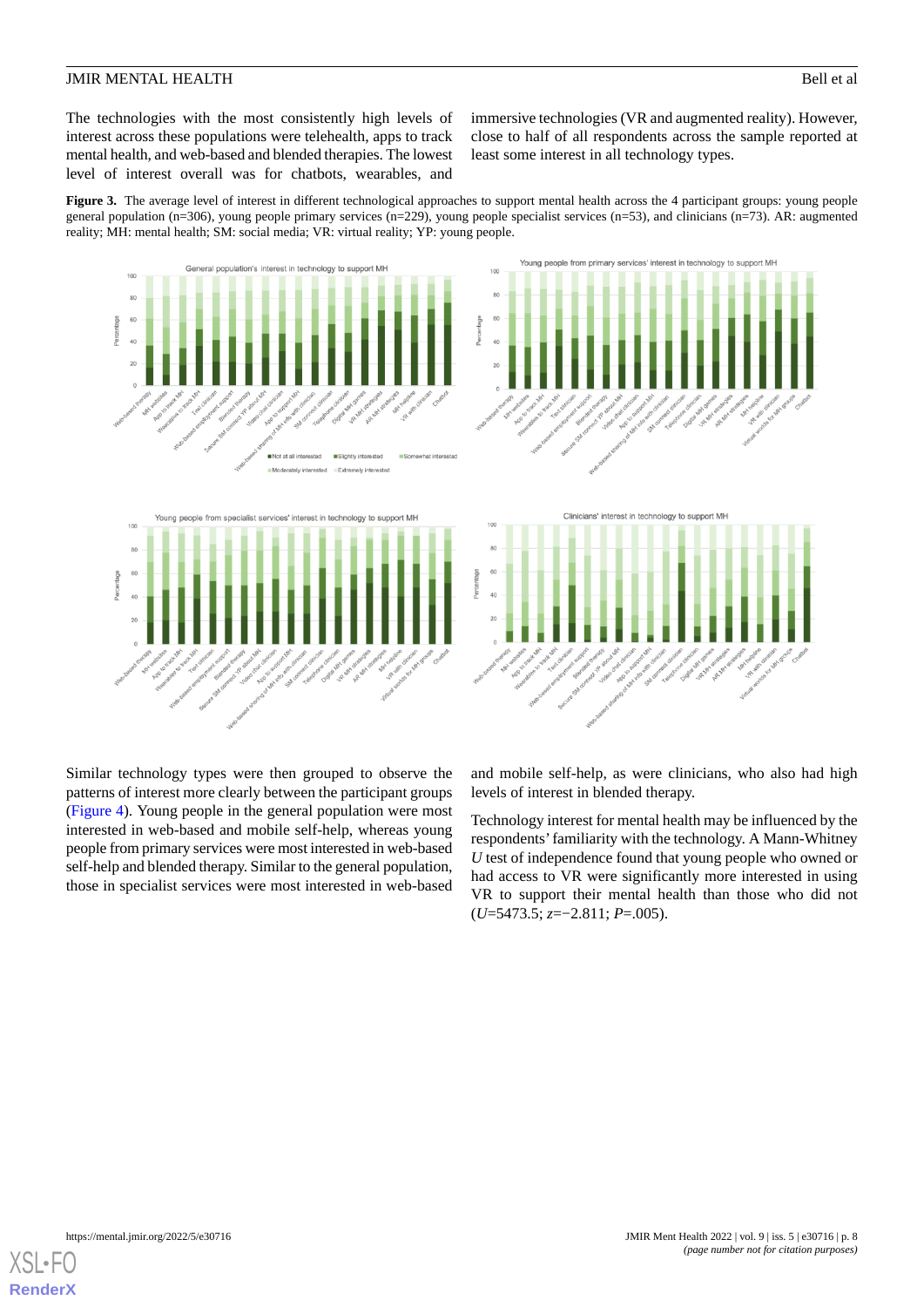#### <span id="page-8-0"></span>**Figure 4.** Level of interest in each of the participant groups for different categories of mental health technology.



## *Discussion*

#### **Principal Findings**

This study examined the access and use of digital technologies among young people from youth mental health services and the general population, as well as the interest in digital technology use for supporting mental health care among young people and clinicians. The findings indicate that young people had widespread access to technologies, with 99% (611/617) having access to a smartphone and 63.3% (387/611) using it on average every hour. Clinicians reported similarly high rates of technology use to support their clinical care, with 91% (69/76) reporting the use of video chat, 80% (61/76) reporting the use of smartphones, and most finding common technologies such as laptops and the internet helpful or very helpful. Approximately 50% (296/609) of young people from within services and the general population reported using smartphone apps to support their mental health, and 84% (51/61) of the clinicians reported recommending them to their clients. Apps were reported to be helpful by 62.1% (82/132) of young people within services and 77% (124/161) in the general population. The vast majority of clinicians (45/48, 94%) found apps helpful for their clients. Levels of interest varied across different technologies for supporting youth mental health, although 100% (73/73) of clinicians were at least slightly interested in technology to support their clients' mental health, and 88% (520/591) of the young people were interested in technology. There were particularly high rates of interest among young people in self-help tools such as smartphone apps, web-based therapies, and technologies integrated with routine care (*blended therapies* [[2](#page-11-1)]). Young people from within clinical services and the general population did not differ in their interest in using technology to support mental health; however, clinicians had significantly higher levels of interest overall.

Rates of access to technology were high across young people from within and outside of youth mental health services, with

internet-enabled device such as a smartphone or computer. Furthermore, young people reported very frequent use of these technologies throughout their daily lives, averaging several times an hour for smartphones. This is in line with prior research showing access rates between 95% and 99% in youth populations within high-income countries  $[4,5]$  $[4,5]$  $[4,5]$ , with young people describing they use these *almost constantly* [\[4](#page-11-3)]. Research into young people within youth mental health services has been limited, although some studies have found similar rates of approximately 90% within small clinical samples of young people with early psychosis [[25](#page-12-5)[,26](#page-12-6)]. The current findings add to this literature by demonstrating high rates of access and use of technologies within populations of young people who use youth mental health services, supporting the potential reach of DMHIs in this population.

98% to 100% of those surveyed having access to an

Overall, 88% (520/591) of young people reported at least some interest in technologies to support their mental health and well-being, and this did not differ depending on whether they were using youth mental health services. However, the patterns of interest appeared to differ across groups. Although all young people showed high levels of interest in self-help technologies, particularly smartphone apps and web-based therapy, those from within the services were most interested in technologies that worked alongside a clinician, including blended therapies and telehealth. This highlights the perceived need among young people for technologies to support care delivery, a finding supported by research indicating that DMHIs are the most effective and engaging when used in conjunction with human support [[20\]](#page-12-0). However, it is also important to note that access to youth mental health care is limited [[34\]](#page-12-14); therefore, young people in the general population who may have an unmet need for care could rely more heavily on digital technologies as self-help tools to support their mental health. Young people within services, who, on the basis of the current findings, are likely to receive care that incorporates digital technology (ie,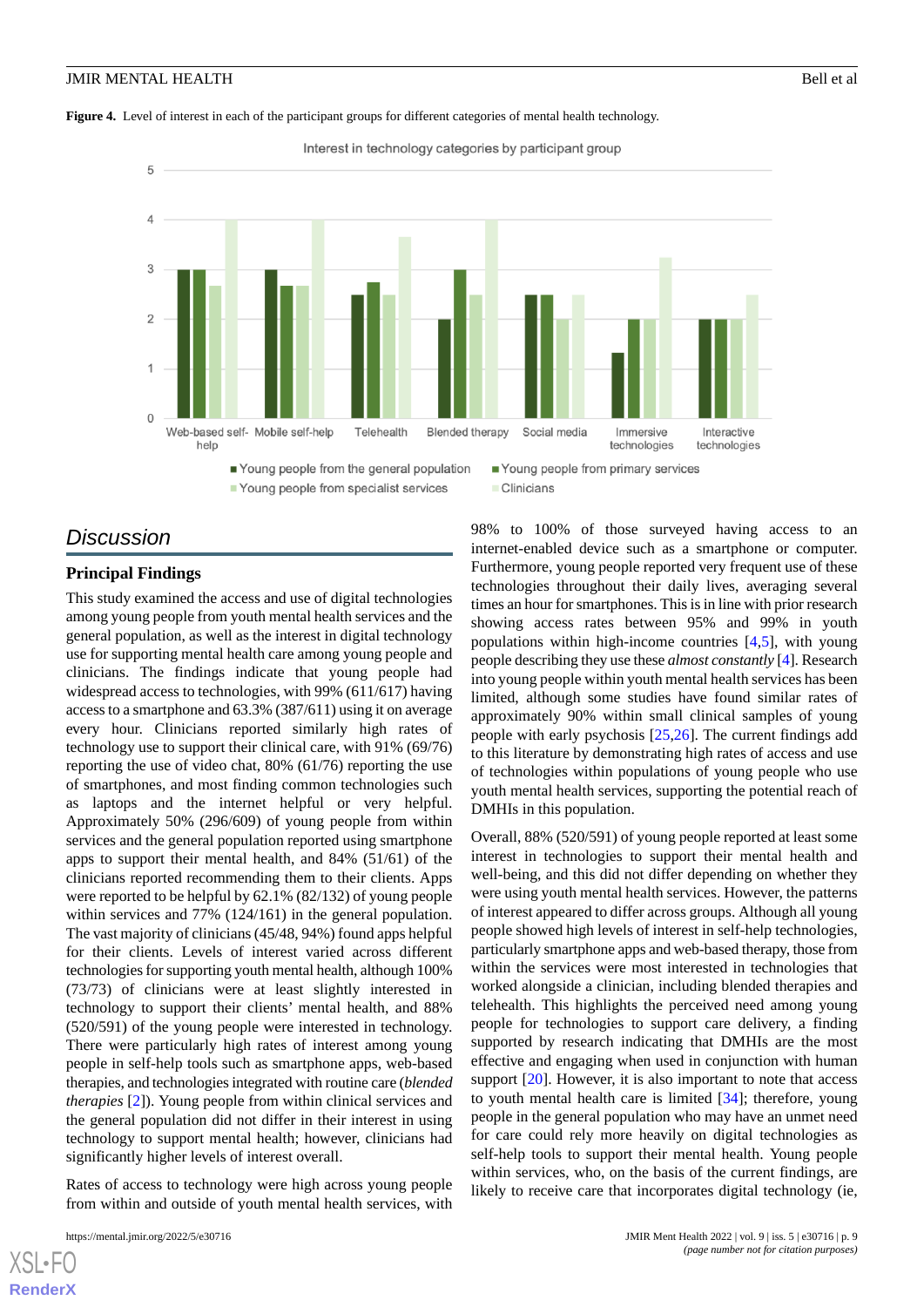blended therapy), may have a greater appreciation for technology to support the care they are receiving. This highlights the differences in the needs of the 2 populations and the important role that both self-help and blended technologies play in meeting the demand for mental health support among young people. Furthermore, although levels of interest did not significantly differ overall, contextual factors such as the level and type of mental health support being sought (eg, low-intensity psychological treatment vs crisis intervention) or stage of care (eg, in remission vs acutely unwell) suggest that the needs and interests in different digital mental health technologies are likely to differ. For example, a relatively well young person who is in remission may be interested in smartphone-based symptom monitoring to prevent relapse, whereas a young person in active treatment may be interested in telehealth services and web-based therapy support.

Clinicians also endorsed high rates of interest in recommending a wide range of digital technologies to support youth mental health, with 100% (73/73) reporting at least some interest. Patterns of interest appeared to map well with young people, primarily for video calls, self-help apps, and web-based therapy. The most consistently endorsed technology across young people and clinicians was websites providing web-based therapy or mental health information and smartphone apps to track and support mental health. Indeed, 40% (29/73) of the clinicians were *extremely interested* in apps, and 33% (24/73) were extremely interested in web-based therapy, 38% (28/73) when used in a blended way. This aligns with most research and development that has occurred in digital mental health, particularly for smartphone apps [\[35](#page-12-15)], supporting the clear consumer demand for these products. Furthermore, research supports young people's interest in blending technology with standard treatment as a way of increasing accessibility, continuity, and consolidation of treatment, as well as a means of accessing posttherapy support and strengthening the face-to-face relationship between clients and therapists [[23\]](#page-12-16). However, there is a lack of evidence-based web-based therapies and smartphone apps currently available to support youth mental health [\[36](#page-12-17)], with some key exceptions [[24](#page-12-4)[,37](#page-12-18)], highlighting a critical area for further research and development.

In contrast, clinicians and young people were relatively less interested in automated therapies, such as chatbots, and technologies that made use of platforms that were infrequently accessed and used, such as VR. Although this may represent genuinely lower levels of interest in these technologies, it is also possible that this reflects a lack of familiarity and experience with their use for mental health treatment. Indeed, people tend to hold less positive attitudes and are less likely to adopt technologies with which they are less familiar [[38\]](#page-12-19). This interpretation is supported by the finding that those who had used VR were significantly more interested in using it for mental health support. VR has a strong emerging evidence base for supporting the delivery of psychological interventions [\[39](#page-12-20),[40\]](#page-12-21), particularly for exposure therapy; however, these interventions have not been widely implemented in clinical services. As the technology landscape is changing rapidly, levels of interest may increase as novel technologies such as VR become more common.

Clinicians also reported frequently using technology to support their practice, with 91% (69/76) using video chat, 80% (61/76) using smartphones, and >80% finding these helpful. Furthermore, overall, clinician interest in recommending digital technologies to support youth mental health was significantly higher than young people's interest in using them (although both groups displayed high levels of interest). This finding is consistent with prior results from the BRACE survey, showing that 98% of youth mental health clinicians endorsed the ongoing use of telehealth beyond the COVID-19 pandemic [[13\]](#page-11-11). However, these findings contrast with prior research findings that clinicians hold tentative views about the role of technology in mental health [[41\]](#page-13-0), particularly in regards to these replacing their care. Although a comparison sample is not available, the widespread adoption of technologies to support care delivery during the COVID-19 pandemic may account for the positive attitude change among clinicians. Therefore, the level of clinician interest is a positive finding, as the field seeks to promote the adoption of technologies within care systems, traditionally a challenge partly because of staff resistance [[42,](#page-13-1)[43\]](#page-13-2). The current findings may exemplify the *paradigm shift* in digital mental health arising from the global pandemic toward more digitally enhanced models of care [[14](#page-11-12)[,44](#page-13-3)]. This contemporary model of care has been heralded as potentially overcoming critical limitations of current mental health care systems; therefore, this shift brings about new hope for reform [[45\]](#page-13-4). However, the degree to which this optimism will continue as the COVID-19 pandemic normalizes and the critical reliance on digital technology reduces is yet to be determined.

Half of the young people reported using smartphone apps for their mental health, and 84% (51/61) of the clinicians had recommended them to their clients, with most finding these helpful. This difference between young people and clinicians was statistically significant, indicating that although apps may be commonly recommended by clinicians, this does not correspond directly with uptake by young people. Given that young people have high levels of exposure to digital technologies within their everyday lives [[4\]](#page-11-3), it is likely that their motivation to use these for mental health arises from multiple sources, including social influences [\[46](#page-13-5)]. Indeed, research studies have found that both adults [\[47](#page-13-6)] and young people [\[48](#page-13-7)] with mental ill health most commonly use social media, searches (including Google and app store), and informal recommendations to select mental health apps. These prior studies also show that recommendations from friends and family were a more common source of mental health apps than recommendations from health care providers. Future research would benefit from exploring the best means of engaging and supporting young people in using evidence-based DMHIs for their mental health, particularly using participatory methodologies that involve young people as the ultimate end users of these products.

Notably, the apps most commonly used by clinicians and young people were those with significant market dominance. A recent app store review by Lau et al [[35\]](#page-12-15) found that 90% of mental health app downloads are accounted for by only 4 different apps (Headspace, Calm, Youper, and Wysa). Headspace and Calm were widely used in the current sample, as well as others

 $XS$ -FO **[RenderX](http://www.renderx.com/)**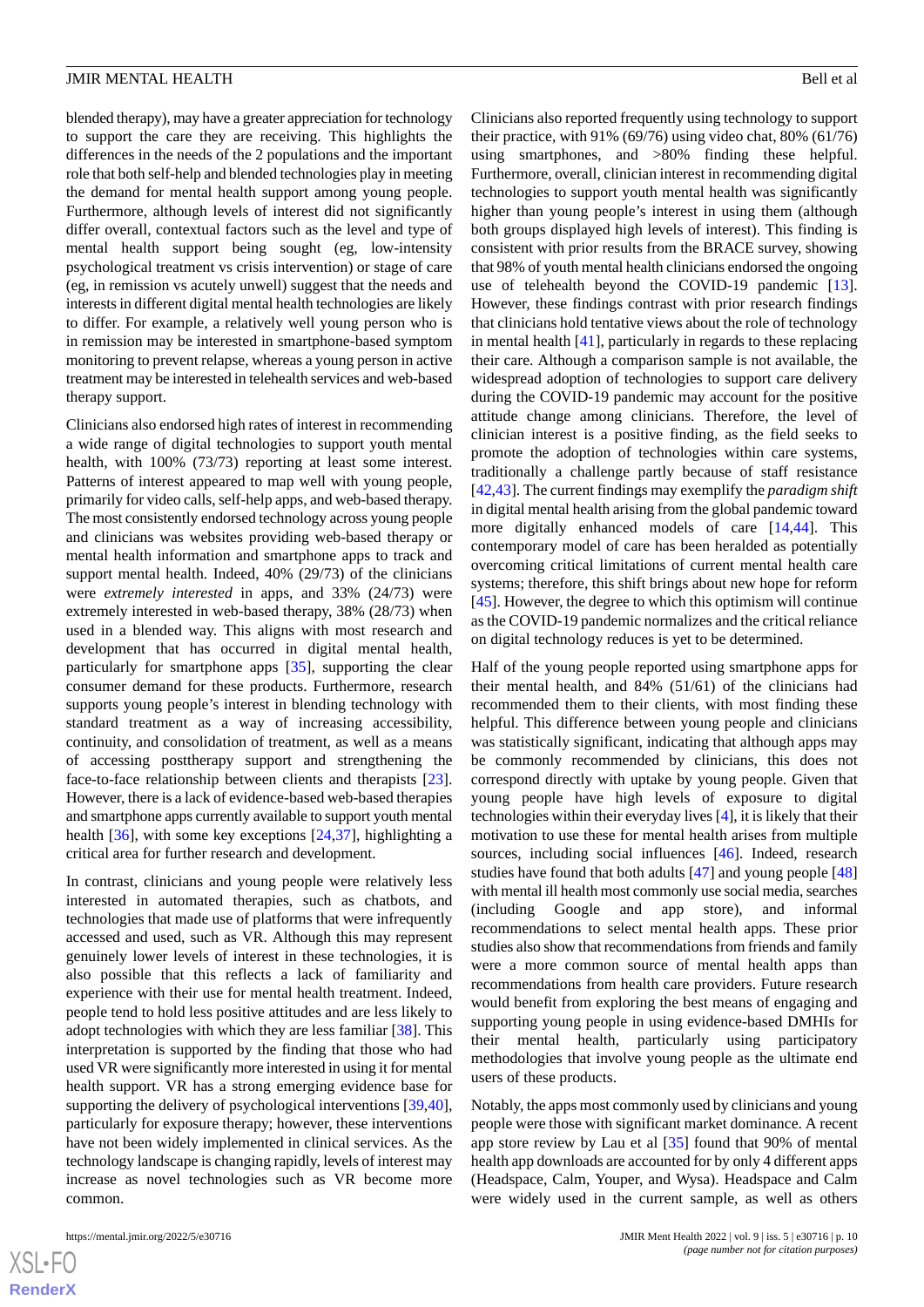supporting mindfulness or relaxation, mood tracking, and safety planning. With estimates that 325,000 health apps are currently available [\[35\]](#page-12-15), the restricted range of apps being used highlights the driving force of marketing behind consumer choice and demand. However, strong marketing rarely translates to effectiveness, with only 2% of the available apps being supported by any sort of research evidence [[35\]](#page-12-15), and many have been found to undergo questionable ethical practices around privacy and security [\[49](#page-13-8),[50\]](#page-13-9). Furthermore, the apps most commonly used or recommended by clinicians and young people to support youth mental health were not specifically designed for this purpose. Given the importance of designing DMHIs for end users and ensuring they are backed by strong evidence, maximizing the benefits of technologies to help young people with mental health difficulties requires more research to develop, evaluate, and disseminate purpose-built solutions designed specifically for, and alongside, young people with lived experience of mental health difficulties [\[51](#page-13-10)]. In particular, there is a clear dearth of available smartphone apps designed to be integrated into clinical treatment, despite the clear interest in these products among young people using services and clinicians. As young people and clinicians have reported high levels of interest in blended therapies, it is surprising that there are very few digital technologies designed to support clinical care currently available, with some exceptions [\[37](#page-12-18)]. This highlights a critical discrepancy between what young people and clinicians want and what is available, which may reflect the challenges in implementing digital interventions in service settings. Informing efforts to implement evidence-based DMHIs to support clinical care is a critical area for future research [[29](#page-12-9)[,52](#page-13-11)].

#### **Strengths and Limitations**

Although this study has a number of strengths, including its large sample of young people across the spectrum of need for care, the inclusion of clinicians as important additional stakeholders and end users of DMHIs, as well as the depth of the survey regarding different DMHIs, the findings should be interpreted with knowledge of study limitations. First, data were collected via technology; thus, respondents likely represent a sample of digitally enabled young people, and only a proportion of young people responded to the survey. A range of demographic factors such as income and education may have influenced young people's access to, and beliefs about, technology; however, this information was not captured in this study. Importantly, particular populations of young people, such as those from culturally and linguistically diverse or low socioeconomic backgrounds, who may have a greater need for mental health care, may not be well represented in this survey because of lower rates of technology access in these populations. This was highlighted in another report from the BRACE survey as a primary consideration among clinicians regarding the

suitability of DMHIs for some young people [\[13](#page-11-11)]. Other factors considered by clinicians included client willingness, access, and complexity of clinical presentation, highlighting the need for an individualized approach. This survey provides an overall picture of interest levels in DMHIs; however, there was clear variability within the sample. Understanding who these technologies are suited to, at what time, and in what context remains a critical area of future research to overcome the limitations of a *one size fits all approach*.

Second, we cannot guarantee that young people from the general population were not users of services or did not experience mental health issues. Indeed, the high rates of depression and anxiety reported in our general population sample indicate a potential need for care. However, we did not ask participants about their help seeking. Notably, these levels of mental health concerns match those of surveys conducted on the general Australian youth population during the pandemic, supporting the representativeness of the sample [\[53](#page-13-12)]. Third, there is an important distinction between clinicians'recommendations for young people to use DMHIs and their use to support clinical care activities (ie, blended therapy). Additional research is required to gain insight into how clinicians use technology within the mental health treatment they provide and what technologies are most appealing to support their clinical work. Fourth, this survey was conducted at a time during which strict lockdown measures were instituted in Australia, limiting daily activities. Although technology use rates in this study were similar to populations of young people before the pandemic [\[4\]](#page-11-3), it is possible that use rates increased in this sample during this time, as well as increased demand and interest in mental health support because of increased stress.

Finally, Australia is a high-income country with mental health services supported by government funding. Youth mental health services are free for young people, although capacity limitations and geographical barriers limit access to them. These results may not be generalizable to countries with more limited youth mental health services, in which the demand for and interest in DMHIs may be higher [[54,](#page-13-13)[55](#page-13-14)]. However, these findings establish a strong case in which young people across a spectrum of clinical needs are interested in DMHIs, and most have access to the technologies required to receive them.

#### **Conclusions**

The global pandemic has brought forth a critical juncture in developing a new system of digitally enabled care that is aligned with the needs of those it intends to support. These findings provide valuable insights into the perspectives of clinicians and young people as end users of digital mental health technologies and provide a compelling case for further development and expansion of technologies to enhance youth mental health care.

#### **Acknowledgments**

The authors would like to thank Brendan Pawsey, Irene Opasinov, Steve Hackett, Andrea Mulaimovic, Arianne Wright, Eleanor Bailey, Jo Robinson, Alex Boland, and Veronica Curtin for their assistance with recruitment. The authors are also grateful to the young people and clinical staff who gave their time to complete the survey. This work was supported by Future Generation Global and a Victorian Government Innovation Grant.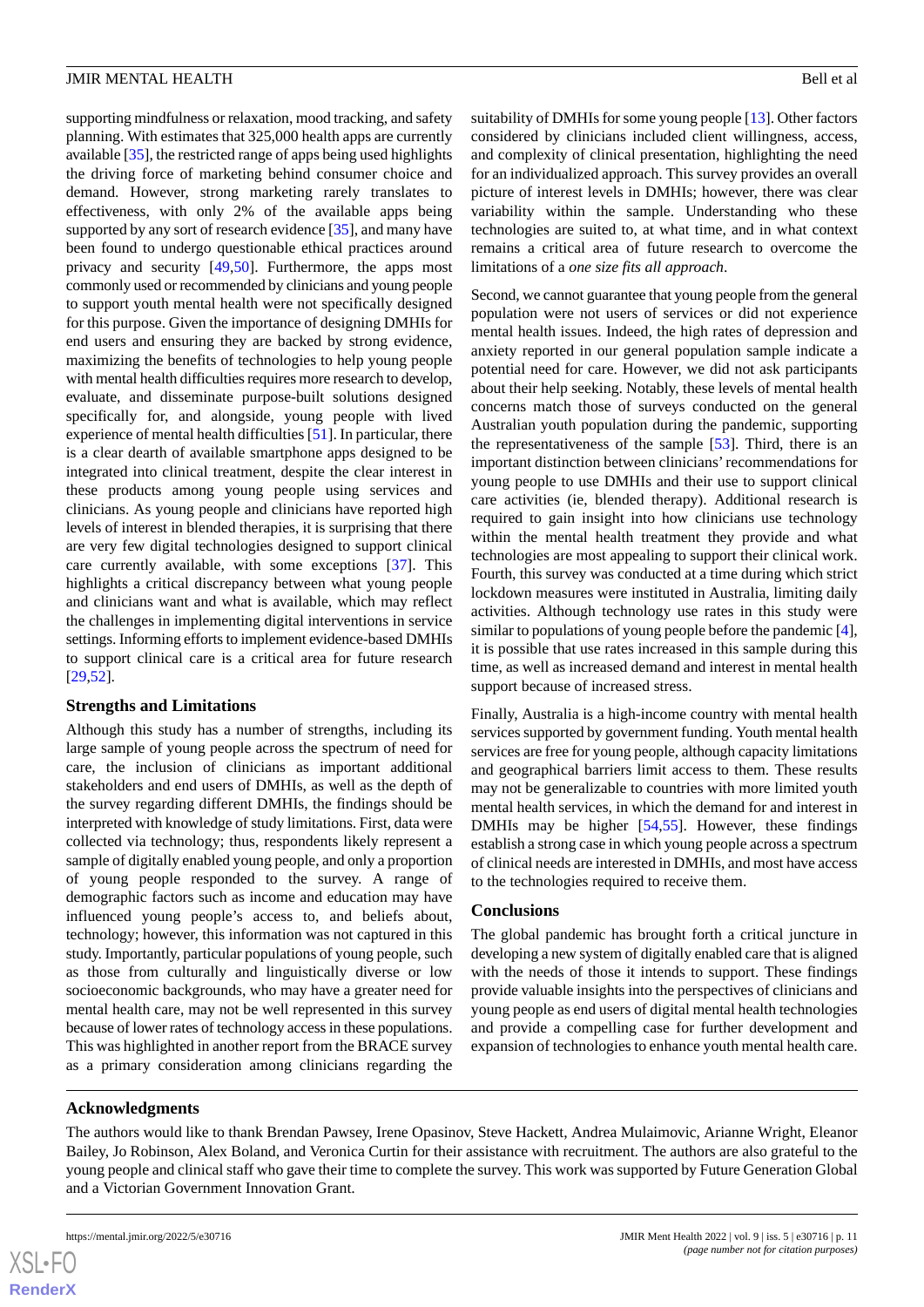## **Conflicts of Interest**

None declared.

## <span id="page-11-16"></span>**Multimedia Appendix 1**

Full survey on digital mental health use and interest among young people and clinicians. [[DOCX File , 59 KB](https://jmir.org/api/download?alt_name=mental_v9i5e30716_app1.docx&filename=7c48894e4285c2f7b38d9d6404b3c446.docx)-[Multimedia Appendix 1\]](https://jmir.org/api/download?alt_name=mental_v9i5e30716_app1.docx&filename=7c48894e4285c2f7b38d9d6404b3c446.docx)

## <span id="page-11-0"></span>**References**

- <span id="page-11-1"></span>1. Hollis C, Falconer CJ, Martin JL, Whittington C, Stockton S, Glazebrook C, et al. Annual research review: digital health interventions for children and young people with mental health problems - a systematic and meta-review. J Child Psychol Psychiatry 2017;58(4):474-503. [doi: [10.1111/jcpp.12663](http://dx.doi.org/10.1111/jcpp.12663)] [Medline: [27943285\]](http://www.ncbi.nlm.nih.gov/entrez/query.fcgi?cmd=Retrieve&db=PubMed&list_uids=27943285&dopt=Abstract)
- <span id="page-11-2"></span>2. Erbe D, Eichert HC, Riper H, Ebert DD. Blending face-to-face and internet-based interventions for the treatment of mental disorders in adults: systematic review. J Med Internet Res 2017;19(9):e306 [[FREE Full text](https://www.jmir.org/2017/9/e306/)] [doi: [10.2196/jmir.6588](http://dx.doi.org/10.2196/jmir.6588)] [Medline: [28916506](http://www.ncbi.nlm.nih.gov/entrez/query.fcgi?cmd=Retrieve&db=PubMed&list_uids=28916506&dopt=Abstract)]
- <span id="page-11-17"></span><span id="page-11-3"></span>3. Hollis C, Morriss R, Martin J, Amani S, Cotton R, Denis M, et al. Technological innovations in mental healthcare: harnessing the digital revolution. Br J Psychiatry 2015;206(4):263-265. [doi: [10.1192/bjp.bp.113.142612](http://dx.doi.org/10.1192/bjp.bp.113.142612)] [Medline: [25833865\]](http://www.ncbi.nlm.nih.gov/entrez/query.fcgi?cmd=Retrieve&db=PubMed&list_uids=25833865&dopt=Abstract)
- <span id="page-11-4"></span>4. Mobile fact sheet. Pew Research Center. 2021. URL:<https://www.pewinternet.org/fact-sheet/mobile/> [accessed 2021-05-19]
- 5. Burns JM, Birrell E, Bismark M, Pirkis J, Davenport TA, Hickie IB, et al. The role of technology in Australian youth mental health reform. Aust Health Rev 2016;40(5):584-590. [doi: [10.1071/AH15115](http://dx.doi.org/10.1071/AH15115)] [Medline: [26934382](http://www.ncbi.nlm.nih.gov/entrez/query.fcgi?cmd=Retrieve&db=PubMed&list_uids=26934382&dopt=Abstract)]
- <span id="page-11-5"></span>6. Kessler RC, Angermeyer M, Anthony JC, Graaf RDE, Demyttenaere K, Gasquet I, et al. Lifetime prevalence and age-of-onset distributions of mental disorders in the World Health Organization's World Mental Health Survey Initiative. World Psychiatry 2007;6(3):168-176 [[FREE Full text](https://onlinelibrary.wiley.com/resolve/openurl?genre=article&sid=nlm:pubmed&issn=1723-8617&date=2007&volume=6&issue=3&spage=168)] [Medline: [18188442](http://www.ncbi.nlm.nih.gov/entrez/query.fcgi?cmd=Retrieve&db=PubMed&list_uids=18188442&dopt=Abstract)]
- <span id="page-11-6"></span>7. Lawrence D, Johnson S, Hafekost J, Boterhoven de Haan K, Sawyer M, Ainley J, et al. The mental health of children and adolescents: report on the second Australian child and adolescent survey of mental health and wellbeing. Department of Health, Australian Government. 2015. URL: [https://research.acer.edu.au/well\\_being/1/](https://research.acer.edu.au/well_being/1/) [accessed 2019-05-21]
- <span id="page-11-8"></span><span id="page-11-7"></span>8. de Haan AM, Boon AE, de Jong JT, Hoeve M, Vermeiren RR. A meta-analytic review on treatment dropout in child and adolescent outpatient mental health care. Clin Psychol Rev 2013;33(5):698-711. [doi: [10.1016/j.cpr.2013.04.005](http://dx.doi.org/10.1016/j.cpr.2013.04.005)] [Medline: [23742782](http://www.ncbi.nlm.nih.gov/entrez/query.fcgi?cmd=Retrieve&db=PubMed&list_uids=23742782&dopt=Abstract)]
- 9. Reay RE, Looi JC, Keightley P. Telehealth mental health services during COVID-19: summary of evidence and clinical practice. Australas Psychiatry 2020;28(5):514-516 [[FREE Full text\]](https://journals.sagepub.com/doi/10.1177/1039856220943032?url_ver=Z39.88-2003&rfr_id=ori:rid:crossref.org&rfr_dat=cr_pub%3dpubmed) [doi: [10.1177/1039856220943032\]](http://dx.doi.org/10.1177/1039856220943032) [Medline: [32722963\]](http://www.ncbi.nlm.nih.gov/entrez/query.fcgi?cmd=Retrieve&db=PubMed&list_uids=32722963&dopt=Abstract)
- <span id="page-11-9"></span>10. Ohannessian R, Duong TA, Odone A. Global telemedicine implementation and integration within health systems to fight the COVID-19 pandemic: a call to action. JMIR Public Health Surveill 2020;6(2):e18810 [[FREE Full text](https://publichealth.jmir.org/2020/2/e18810/)] [doi: [10.2196/18810\]](http://dx.doi.org/10.2196/18810) [Medline: [32238336\]](http://www.ncbi.nlm.nih.gov/entrez/query.fcgi?cmd=Retrieve&db=PubMed&list_uids=32238336&dopt=Abstract)
- <span id="page-11-11"></span><span id="page-11-10"></span>11. Richardson LK, Frueh BC, Grubaugh AL, Egede L, Elhai JD. Current directions in videoconferencing tele-mental health research. Clin Psychol (New York) 2009;16(3):323-338 [[FREE Full text](http://europepmc.org/abstract/MED/20161010)] [doi: [10.1111/j.1468-2850.2009.01170.x](http://dx.doi.org/10.1111/j.1468-2850.2009.01170.x)] [Medline: [20161010](http://www.ncbi.nlm.nih.gov/entrez/query.fcgi?cmd=Retrieve&db=PubMed&list_uids=20161010&dopt=Abstract)]
- <span id="page-11-12"></span>12. Thomas N, McDonald C, de Boer K, Brand RM, Nedeljkovic M, Seabrook L. Review of the current empirical literature on using videoconferencing to deliver individual psychotherapies to adults with mental health problems. Psychol Psychother 2021;94(3):854-883 [[FREE Full text](http://europepmc.org/abstract/MED/33620133)] [doi: [10.1111/papt.12332](http://dx.doi.org/10.1111/papt.12332)] [Medline: [33620133](http://www.ncbi.nlm.nih.gov/entrez/query.fcgi?cmd=Retrieve&db=PubMed&list_uids=33620133&dopt=Abstract)]
- <span id="page-11-13"></span>13. Nicholas J, Bell IH, Thompson A, Valentine L, Simsir P, Sheppard H, et al. Implementation lessons from the transition to telehealth during COVID-19: a survey of clinicians and young people from youth mental health services. Psychiatry Res 2021;299:113848. [doi: [10.1016/j.psychres.2021.113848](http://dx.doi.org/10.1016/j.psychres.2021.113848)] [Medline: [33725578\]](http://www.ncbi.nlm.nih.gov/entrez/query.fcgi?cmd=Retrieve&db=PubMed&list_uids=33725578&dopt=Abstract)
- <span id="page-11-14"></span>14. Taylor CB, Fitzsimmons-Craft EE, Graham AK. Digital technology can revolutionize mental health services delivery: the COVID-19 crisis as a catalyst for change. Int J Eat Disord 2020;53(7):1155-1157 [[FREE Full text](http://europepmc.org/abstract/MED/32449523)] [doi: [10.1002/eat.23300](http://dx.doi.org/10.1002/eat.23300)] [Medline: [32449523](http://www.ncbi.nlm.nih.gov/entrez/query.fcgi?cmd=Retrieve&db=PubMed&list_uids=32449523&dopt=Abstract)]
- <span id="page-11-15"></span>15. Torous J, Nicholas J, Larsen ME, Firth J, Christensen H. Clinical review of user engagement with mental health smartphone apps: evidence, theory and improvements. Evid Based Ment Health 2018;21(3):116-119. [doi: [10.1136/eb-2018-102891\]](http://dx.doi.org/10.1136/eb-2018-102891) [Medline: [29871870](http://www.ncbi.nlm.nih.gov/entrez/query.fcgi?cmd=Retrieve&db=PubMed&list_uids=29871870&dopt=Abstract)]
- 16. Torous J, Staples P, Slaters L, Adams J, Sandoval L, Onnela JP, et al. Characterizing smartphone engagement for schizophrenia: results of a naturalist mobile health study. Clin Schizophr Relat Psychoses. Preprint posted online on August 4, 2017. [Medline: [28777029\]](http://www.ncbi.nlm.nih.gov/entrez/query.fcgi?cmd=Retrieve&db=PubMed&list_uids=28777029&dopt=Abstract)
- 17. Borghouts J, Eikey E, Mark G, De Leon C, Schueller SM, Schneider M, et al. Barriers to and facilitators of user engagement with digital mental health interventions: systematic review. J Med Internet Res 2021;23(3):e24387 [[FREE Full text\]](https://www.jmir.org/2021/3/e24387/) [doi: [10.2196/24387\]](http://dx.doi.org/10.2196/24387) [Medline: [33759801\]](http://www.ncbi.nlm.nih.gov/entrez/query.fcgi?cmd=Retrieve&db=PubMed&list_uids=33759801&dopt=Abstract)
- 18. Garrido S, Millington C, Cheers D, Boydell K, Schubert E, Meade T, et al. What works and what doesn't work? A systematic review of digital mental health interventions for depression and anxiety in young people. Front Psychiatry 2019;10:759 [[FREE Full text](https://doi.org/10.3389/fpsyt.2019.00759)] [doi: [10.3389/fpsyt.2019.00759\]](http://dx.doi.org/10.3389/fpsyt.2019.00759) [Medline: [31798468](http://www.ncbi.nlm.nih.gov/entrez/query.fcgi?cmd=Retrieve&db=PubMed&list_uids=31798468&dopt=Abstract)]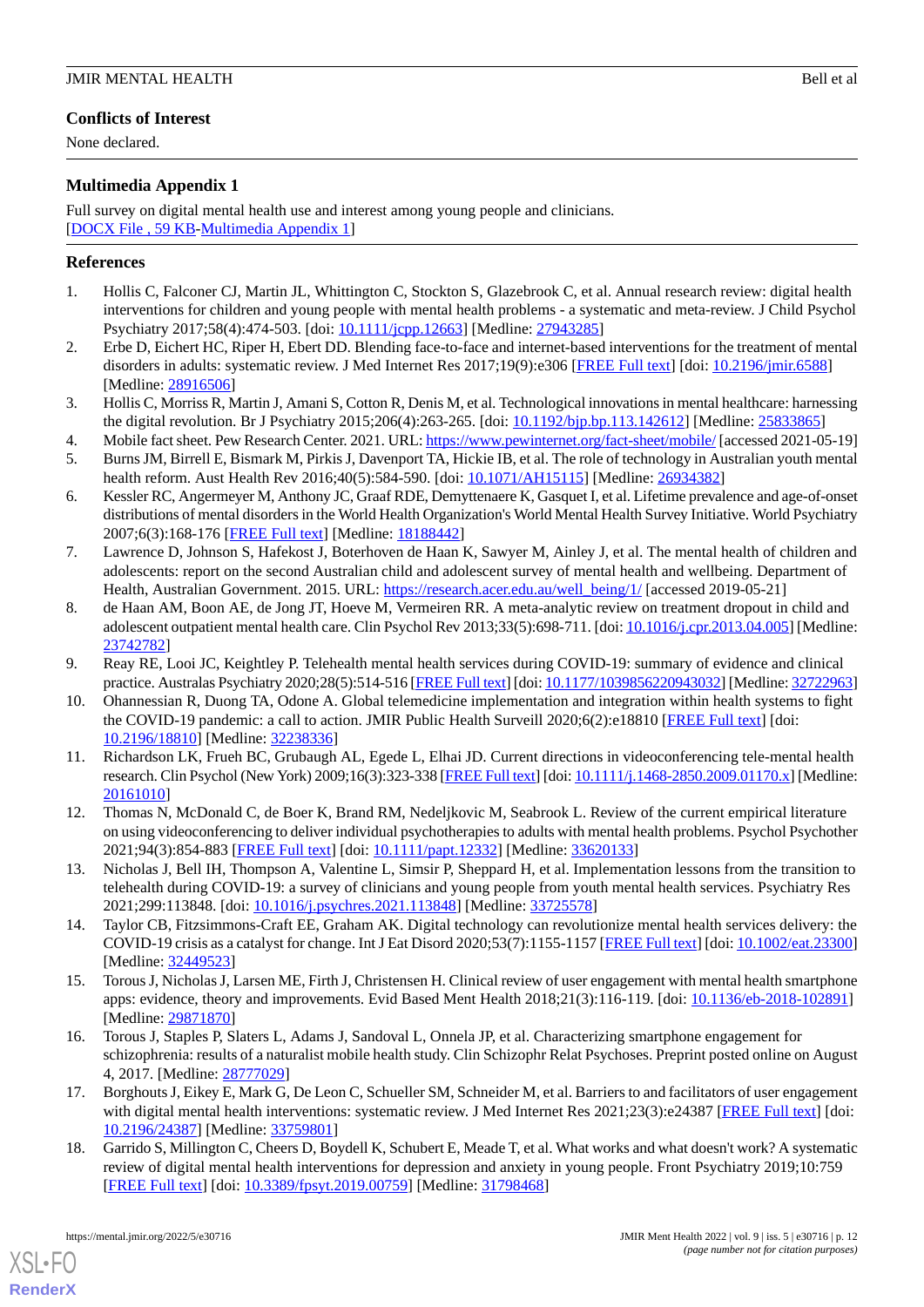- <span id="page-12-1"></span>19. Scholten H, Granic I. Use of the principles of design thinking to address limitations of digital mental health interventions for youth: viewpoint. J Med Internet Res 2019;21(1):e11528 [[FREE Full text](https://www.jmir.org/2019/1/e11528/)] [doi: [10.2196/11528\]](http://dx.doi.org/10.2196/11528) [Medline: [31344671](http://www.ncbi.nlm.nih.gov/entrez/query.fcgi?cmd=Retrieve&db=PubMed&list_uids=31344671&dopt=Abstract)]
- <span id="page-12-0"></span>20. Liverpool S, Mota CP, Sales CM, Čuš A, Carletto S, Hancheva C, et al. Engaging children and young people in digital mental health interventions: systematic review of modes of delivery, facilitators, and barriers. J Med Internet Res 2020;22(6):e16317 [\[FREE Full text](https://www.jmir.org/2020/6/e16317/)] [doi: [10.2196/16317\]](http://dx.doi.org/10.2196/16317) [Medline: [32442160\]](http://www.ncbi.nlm.nih.gov/entrez/query.fcgi?cmd=Retrieve&db=PubMed&list_uids=32442160&dopt=Abstract)
- <span id="page-12-2"></span>21. de Beurs D, van Bruinessen I, Noordman J, Friele R, van Dulmen S. Active involvement of end users when developing web-based mental health interventions. Front Psychiatry 2017;8:72 [[FREE Full text](https://doi.org/10.3389/fpsyt.2017.00072)] [doi: [10.3389/fpsyt.2017.00072\]](http://dx.doi.org/10.3389/fpsyt.2017.00072) [Medline: [28515699](http://www.ncbi.nlm.nih.gov/entrez/query.fcgi?cmd=Retrieve&db=PubMed&list_uids=28515699&dopt=Abstract)]
- <span id="page-12-16"></span><span id="page-12-3"></span>22. Montague AE, Varcin KJ, Simmons MB, Parker AG. Putting technology into youth mental health practice: young people's perspectives. SAGE Open 2015;5(2):215824401558101. [doi: [10.1177/2158244015581019\]](http://dx.doi.org/10.1177/2158244015581019)
- <span id="page-12-4"></span>23. Valentine L, McEnery C, Bell I, O'Sullivan S, Pryor I, Gleeson J, et al. Blended digital and face-to-face care for first-episode psychosis treatment in young people: qualitative study. JMIR Ment Health 2020;7(7):e18990 [[FREE Full text](https://mental.jmir.org/2020/7/e18990/)] [doi: [10.2196/18990\]](http://dx.doi.org/10.2196/18990) [Medline: [32720904\]](http://www.ncbi.nlm.nih.gov/entrez/query.fcgi?cmd=Retrieve&db=PubMed&list_uids=32720904&dopt=Abstract)
- <span id="page-12-5"></span>24. Alvarez-Jimenez M, Bendall S, Lederman R, Wadley G, Chinnery G, Vargas S, et al. On the HORYZON: moderated online social therapy for long-term recovery in first episode psychosis. Schizophr Res 2013;143(1):143-149. [doi: [10.1016/j.schres.2012.10.009\]](http://dx.doi.org/10.1016/j.schres.2012.10.009) [Medline: [23146146](http://www.ncbi.nlm.nih.gov/entrez/query.fcgi?cmd=Retrieve&db=PubMed&list_uids=23146146&dopt=Abstract)]
- <span id="page-12-6"></span>25. Lal S, Dell'Elce J, Tucci N, Fuhrer R, Tamblyn R, Malla A. Preferences of young adults with first-episode psychosis for receiving specialized mental health services using technology: a survey study. JMIR Ment Health 2015;2(2):e18 [\[FREE](https://mental.jmir.org/2015/2/e18/) [Full text\]](https://mental.jmir.org/2015/2/e18/) [doi: [10.2196/mental.4400](http://dx.doi.org/10.2196/mental.4400)] [Medline: [26543922\]](http://www.ncbi.nlm.nih.gov/entrez/query.fcgi?cmd=Retrieve&db=PubMed&list_uids=26543922&dopt=Abstract)
- <span id="page-12-7"></span>26. Abdel-Baki A, Lal S, D-Charron O, Stip E, Kara N. Understanding access and use of technology among youth with first-episode psychosis to inform the development of technology-enabled therapeutic interventions. Early Interv Psychiatry 2017;11(1):72-76. [doi: [10.1111/eip.12250](http://dx.doi.org/10.1111/eip.12250)] [Medline: [26011657](http://www.ncbi.nlm.nih.gov/entrez/query.fcgi?cmd=Retrieve&db=PubMed&list_uids=26011657&dopt=Abstract)]
- <span id="page-12-8"></span>27. Firth J, Torous J, Nicholas J, Carney R, Pratap A, Rosenbaum S, et al. The efficacy of smartphone-based mental health interventions for depressive symptoms: a meta-analysis of randomized controlled trials. World Psychiatry 2017;16(3):287-298 [[FREE Full text](https://doi.org/10.1002/wps.20472)] [doi: [10.1002/wps.20472](http://dx.doi.org/10.1002/wps.20472)] [Medline: [28941113](http://www.ncbi.nlm.nih.gov/entrez/query.fcgi?cmd=Retrieve&db=PubMed&list_uids=28941113&dopt=Abstract)]
- <span id="page-12-10"></span><span id="page-12-9"></span>28. Firth J, Torous J, Nicholas J, Carney R, Rosenbaum S, Sarris J. Can smartphone mental health interventions reduce symptoms of anxiety? A meta-analysis of randomized controlled trials. J Affect Disord 2017;218:15-22 [\[FREE Full text\]](https://linkinghub.elsevier.com/retrieve/pii/S0165-0327(17)30015-0) [doi: [10.1016/j.jad.2017.04.046\]](http://dx.doi.org/10.1016/j.jad.2017.04.046) [Medline: [28456072\]](http://www.ncbi.nlm.nih.gov/entrez/query.fcgi?cmd=Retrieve&db=PubMed&list_uids=28456072&dopt=Abstract)
- <span id="page-12-11"></span>29. Mohr DC, Riper H, Schueller SM. A solution-focused research approach to achieve an implementable revolution in digital mental health. JAMA Psychiatry 2018;75(2):113-114. [doi: [10.1001/jamapsychiatry.2017.3838](http://dx.doi.org/10.1001/jamapsychiatry.2017.3838)] [Medline: [29238805\]](http://www.ncbi.nlm.nih.gov/entrez/query.fcgi?cmd=Retrieve&db=PubMed&list_uids=29238805&dopt=Abstract)
- <span id="page-12-12"></span>30. Coronavirus (COVID-19) roadmap for reopening. Government of Victoria. 2020. URL: [https://www.coronavirus.vic.gov.au/](https://www.coronavirus.vic.gov.au/coronavirus-covid-19-restrictions-roadmaps) [coronavirus-covid-19-restrictions-roadmaps](https://www.coronavirus.vic.gov.au/coronavirus-covid-19-restrictions-roadmaps) [accessed 2021-05-19]
- <span id="page-12-13"></span>31. Rickwood D, Paraskakis M, Quin D, Hobbs N, Ryall V, Trethowan J, et al. Australia's innovation in youth mental health care: the headspace centre model. Early Interv Psychiatry 2019;13(1):159-166 [\[FREE Full text\]](http://europepmc.org/abstract/MED/30311423) [doi: [10.1111/eip.12740\]](http://dx.doi.org/10.1111/eip.12740) [Medline: [30311423](http://www.ncbi.nlm.nih.gov/entrez/query.fcgi?cmd=Retrieve&db=PubMed&list_uids=30311423&dopt=Abstract)]
- <span id="page-12-14"></span>32. Kroenke K, Spitzer RL, Williams JB, Löwe B. An ultra-brief screening scale for anxiety and depression: the PHQ-4. Psychosomatics 2009;50(6):613-621. [doi: [10.1176/appi.psy.50.6.613\]](http://dx.doi.org/10.1176/appi.psy.50.6.613) [Medline: [19996233](http://www.ncbi.nlm.nih.gov/entrez/query.fcgi?cmd=Retrieve&db=PubMed&list_uids=19996233&dopt=Abstract)]
- <span id="page-12-15"></span>33. Richardson LP, McCauley E, Grossman DC, McCarty CA, Richards J, Russo JE, et al. Evaluation of the Patient Health Questionnaire-9 item for detecting major depression among adolescents. Pediatrics 2010;126(6):1117-1123 [\[FREE Full](http://europepmc.org/abstract/MED/21041282) [text](http://europepmc.org/abstract/MED/21041282)] [doi: [10.1542/peds.2010-0852](http://dx.doi.org/10.1542/peds.2010-0852)] [Medline: [21041282\]](http://www.ncbi.nlm.nih.gov/entrez/query.fcgi?cmd=Retrieve&db=PubMed&list_uids=21041282&dopt=Abstract)
- <span id="page-12-17"></span>34. Patton GC, Sawyer SM, Santelli JS, Ross DA, Afifi R, Allen NB, et al. Our future: a Lancet commission on adolescent health and wellbeing. Lancet 2016;387(10036):2423-2478 [[FREE Full text](http://europepmc.org/abstract/MED/27174304)] [doi: [10.1016/S0140-6736\(16\)00579-1\]](http://dx.doi.org/10.1016/S0140-6736(16)00579-1) [Medline: [27174304](http://www.ncbi.nlm.nih.gov/entrez/query.fcgi?cmd=Retrieve&db=PubMed&list_uids=27174304&dopt=Abstract)]
- <span id="page-12-18"></span>35. Lau N, O'Daffer A, Colt S, Yi-Frazier JP, Palermo TM, McCauley E, et al. Android and iPhone mobile apps for psychosocial wellness and stress management: systematic search in app stores and literature review. JMIR Mhealth Uhealth 2020;8(5):e17798 [\[FREE Full text](https://mhealth.jmir.org/2020/5/e17798/)] [doi: [10.2196/17798\]](http://dx.doi.org/10.2196/17798) [Medline: [32357125\]](http://www.ncbi.nlm.nih.gov/entrez/query.fcgi?cmd=Retrieve&db=PubMed&list_uids=32357125&dopt=Abstract)
- <span id="page-12-19"></span>36. Uhlhaas P, Torous J. Digital tools for youth mental health. NPJ Digit Med 2019;2:104 [\[FREE Full text\]](https://doi.org/10.1038/s41746-019-0181-2) [doi: [10.1038/s41746-019-0181-2\]](http://dx.doi.org/10.1038/s41746-019-0181-2) [Medline: [31646184](http://www.ncbi.nlm.nih.gov/entrez/query.fcgi?cmd=Retrieve&db=PubMed&list_uids=31646184&dopt=Abstract)]
- <span id="page-12-20"></span>37. Piper S, Davenport TA, LaMonica H, Ottavio A, Iorfino F, Cheng VW, et al. Implementing a digital health model of care in Australian youth mental health services: protocol for impact evaluation. BMC Health Serv Res 2021;21(1):452 [\[FREE](https://bmchealthservres.biomedcentral.com/articles/10.1186/s12913-021-06394-4) [Full text\]](https://bmchealthservres.biomedcentral.com/articles/10.1186/s12913-021-06394-4) [doi: [10.1186/s12913-021-06394-4](http://dx.doi.org/10.1186/s12913-021-06394-4)] [Medline: [33980229](http://www.ncbi.nlm.nih.gov/entrez/query.fcgi?cmd=Retrieve&db=PubMed&list_uids=33980229&dopt=Abstract)]
- <span id="page-12-21"></span>38. Godoe P, Johansen TS. Understanding adoption of new technologies: technology readiness and technology acceptance as an integrated concept. J Eur Psychol Students 2012;3(1):38-52. [doi: [10.5334/jeps.aq\]](http://dx.doi.org/10.5334/jeps.aq)
- 39. Bell IH, Nicholas J, Alvarez-Jimenez M, Thompson A, Valmaggia L. Virtual reality as a clinical tool in mental health research and practice . Dialogues Clin Neurosci 2020;22(2):169-177 [\[FREE Full text\]](http://europepmc.org/abstract/MED/32699517) [doi: [10.31887/DCNS.2020.22.2/lvalmaggia\]](http://dx.doi.org/10.31887/DCNS.2020.22.2/lvalmaggia) [Medline: [32699517\]](http://www.ncbi.nlm.nih.gov/entrez/query.fcgi?cmd=Retrieve&db=PubMed&list_uids=32699517&dopt=Abstract)
- 40. Valmaggia LR, Latif L, Kempton MJ, Rus-Calafell M. Virtual reality in the psychological treatment for mental health problems: an systematic review of recent evidence. Psychiatry Res 2016;236:189-195. [doi: [10.1016/j.psychres.2016.01.015\]](http://dx.doi.org/10.1016/j.psychres.2016.01.015) [Medline: [26795129](http://www.ncbi.nlm.nih.gov/entrez/query.fcgi?cmd=Retrieve&db=PubMed&list_uids=26795129&dopt=Abstract)]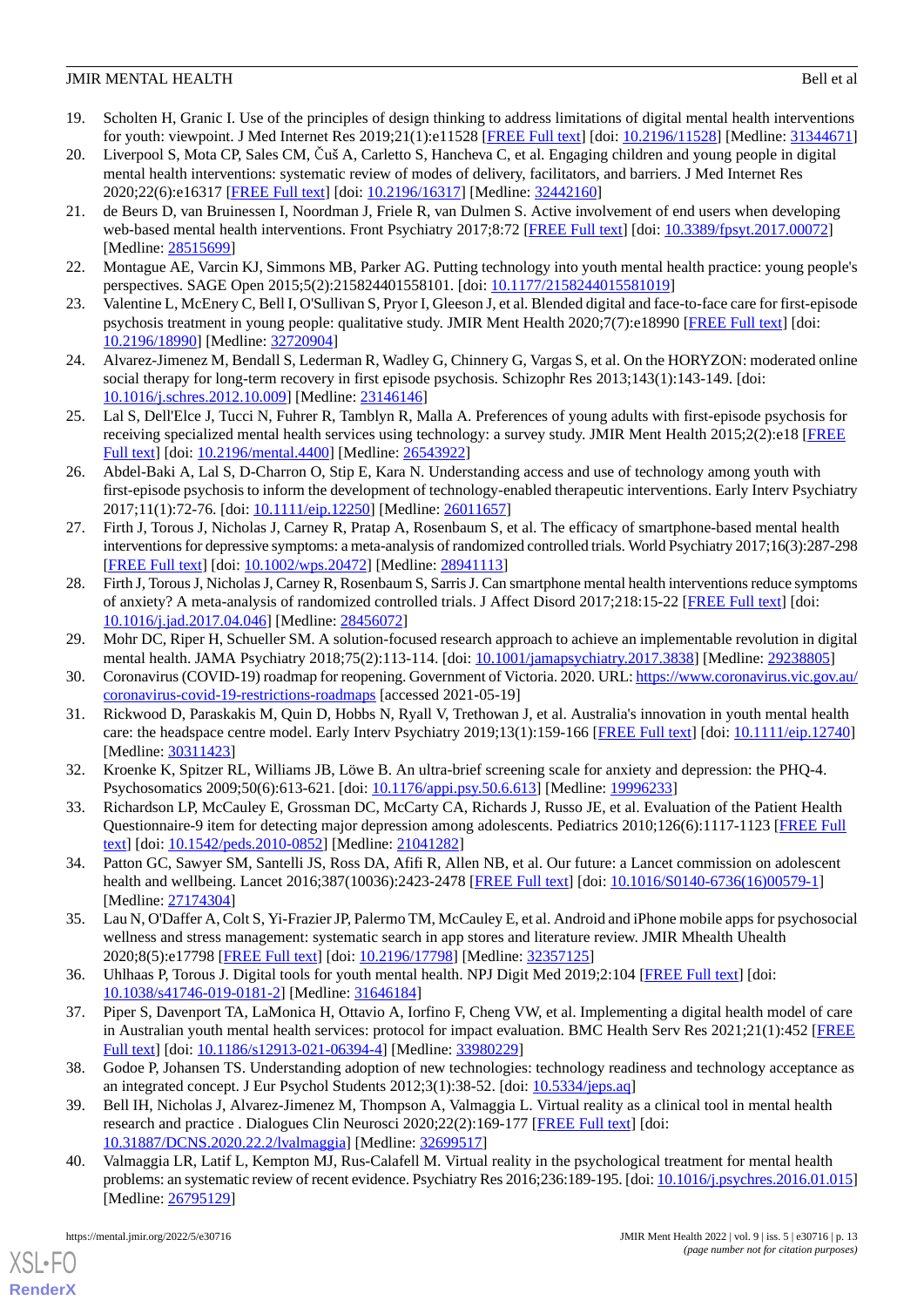- <span id="page-13-0"></span>41. Lattie EG, Nicholas J, Knapp AA, Skerl JJ, Kaiser SM, Mohr DC. Opportunities for and tensions surrounding the use of technology-enabled mental health services in community mental health care. Adm Policy Ment Health 2020;47(1):138-149 [[FREE Full text](http://europepmc.org/abstract/MED/31535235)] [doi: [10.1007/s10488-019-00979-2\]](http://dx.doi.org/10.1007/s10488-019-00979-2) [Medline: [31535235](http://www.ncbi.nlm.nih.gov/entrez/query.fcgi?cmd=Retrieve&db=PubMed&list_uids=31535235&dopt=Abstract)]
- <span id="page-13-1"></span>42. Titov N, Hadjistavropoulos HD, Nielssen O, Mohr DC, Andersson G, Dear BF. From research to practice: ten lessons in delivering digital mental health services. J Clin Med 2019;8(8):1239 [[FREE Full text\]](https://www.mdpi.com/resolver?pii=jcm8081239) [doi: [10.3390/jcm8081239](http://dx.doi.org/10.3390/jcm8081239)] [Medline: [31426460](http://www.ncbi.nlm.nih.gov/entrez/query.fcgi?cmd=Retrieve&db=PubMed&list_uids=31426460&dopt=Abstract)]
- <span id="page-13-3"></span><span id="page-13-2"></span>43. Williams MG, Stott R, Bromwich N, Oblak SK, Espie CA, Rose JB. Determinants of and barriers to adoption of digital therapeutics for mental health at scale in the NHS. BMJ Innov 2020;6(3):92-98. [doi: [10.1136/bmjinnov-2019-000384](http://dx.doi.org/10.1136/bmjinnov-2019-000384)]
- <span id="page-13-4"></span>44. Torous J, Jän Myrick K, Rauseo-Ricupero N, Firth J. Digital mental health and COVID-19: using technology today to accelerate the curve on access and quality tomorrow. JMIR Ment Health 2020;7(3):e18848 [\[FREE Full text\]](https://mental.jmir.org/2020/3/e18848/) [doi: [10.2196/18848\]](http://dx.doi.org/10.2196/18848) [Medline: [32213476\]](http://www.ncbi.nlm.nih.gov/entrez/query.fcgi?cmd=Retrieve&db=PubMed&list_uids=32213476&dopt=Abstract)
- <span id="page-13-5"></span>45. Royal commission into Victoria's mental health system: final report. State of Victoria, Melbourne. 2019. URL: [https:/](https://finalreport.rcvmhs.vic.gov.au/download-report/) [/finalreport.rcvmhs.vic.gov.au/download-report/](https://finalreport.rcvmhs.vic.gov.au/download-report/) [accessed 2019-05-21]
- <span id="page-13-6"></span>46. Barker V. Older adolescents' motivations for social network site use: the influence of gender, group identity, and collective self-esteem. Cyberpsychol Behav 2009;12(2):209-213. [doi: [10.1089/cpb.2008.0228](http://dx.doi.org/10.1089/cpb.2008.0228)] [Medline: [19250021\]](http://www.ncbi.nlm.nih.gov/entrez/query.fcgi?cmd=Retrieve&db=PubMed&list_uids=19250021&dopt=Abstract)
- <span id="page-13-7"></span>47. Schueller SM, Neary M, O'Loughlin K, Adkins EC. Discovery of and interest in health apps among those with mental health needs: survey and focus group study. J Med Internet Res 2018;20(6):e10141 [\[FREE Full text](https://www.jmir.org/2018/6/e10141/)] [doi: [10.2196/10141](http://dx.doi.org/10.2196/10141)] [Medline: [29891468](http://www.ncbi.nlm.nih.gov/entrez/query.fcgi?cmd=Retrieve&db=PubMed&list_uids=29891468&dopt=Abstract)]
- <span id="page-13-8"></span>48. Nicholas J, Boydell K, Christensen H. Beyond symptom monitoring: consumer needs for bipolar disorder self-management using smartphones. Eur Psychiatry 2017;44:210-216. [doi: [10.1016/j.eurpsy.2017.05.023](http://dx.doi.org/10.1016/j.eurpsy.2017.05.023)] [Medline: [28692910](http://www.ncbi.nlm.nih.gov/entrez/query.fcgi?cmd=Retrieve&db=PubMed&list_uids=28692910&dopt=Abstract)]
- <span id="page-13-9"></span>49. Parker L, Halter V, Karliychuk T, Grundy Q. How private is your mental health app data? An empirical study of mental health app privacy policies and practices. Int J Law Psychiatry 2019;64:198-204. [doi: [10.1016/j.ijlp.2019.04.002](http://dx.doi.org/10.1016/j.ijlp.2019.04.002)] [Medline: [31122630](http://www.ncbi.nlm.nih.gov/entrez/query.fcgi?cmd=Retrieve&db=PubMed&list_uids=31122630&dopt=Abstract)]
- <span id="page-13-10"></span>50. Huckvale K, Torous J, Larsen ME. Assessment of the data sharing and privacy practices of smartphone apps for depression and smoking cessation. JAMA Netw Open 2019;2(4):e192542 [\[FREE Full text\]](https://jamanetwork.com/journals/jamanetworkopen/fullarticle/10.1001/jamanetworkopen.2019.2542) [doi: [10.1001/jamanetworkopen.2019.2542\]](http://dx.doi.org/10.1001/jamanetworkopen.2019.2542) [Medline: [31002321](http://www.ncbi.nlm.nih.gov/entrez/query.fcgi?cmd=Retrieve&db=PubMed&list_uids=31002321&dopt=Abstract)]
- <span id="page-13-12"></span><span id="page-13-11"></span>51. Thabrew H, Fleming T, Hetrick S, Merry S. Co-design of eHealth interventions with children and young people. Front Psychiatry 2018;9:481 [[FREE Full text](https://doi.org/10.3389/fpsyt.2018.00481)] [doi: [10.3389/fpsyt.2018.00481\]](http://dx.doi.org/10.3389/fpsyt.2018.00481) [Medline: [30405450](http://www.ncbi.nlm.nih.gov/entrez/query.fcgi?cmd=Retrieve&db=PubMed&list_uids=30405450&dopt=Abstract)]
- 52. Gleeson JF, Riper H, Alvarez-Jimenez M. Editorial: transforming youth mental health treatment through digital technology. Front Psychiatry 2020;11:606433 [[FREE Full text](https://doi.org/10.3389/fpsyt.2020.606433)] [doi: [10.3389/fpsyt.2020.606433\]](http://dx.doi.org/10.3389/fpsyt.2020.606433) [Medline: [33329159](http://www.ncbi.nlm.nih.gov/entrez/query.fcgi?cmd=Retrieve&db=PubMed&list_uids=33329159&dopt=Abstract)]
- <span id="page-13-13"></span>53. Insights: youth mental health and wellbeing over time: headspace National Youth Mental Health Survey 2020. Headspace. 2021. URL: [https://headspace.org.au/assets/Uploads/](https://headspace.org.au/assets/Uploads/Insights-youth-mental-health-and-wellbeing-over-time-headspace-National-Youth-Mental-Health-Survey-2020.pdf) [Insights-youth-mental-health-and-wellbeing-over-time-headspace-National-Youth-Mental-Health-Survey-2020.pdf](https://headspace.org.au/assets/Uploads/Insights-youth-mental-health-and-wellbeing-over-time-headspace-National-Youth-Mental-Health-Survey-2020.pdf) [accessed 2021-05-19]
- <span id="page-13-14"></span>54. Carter H, Araya R, Anjur K, Deng D, Naslund JA. The emergence of digital mental health in low-income and middle-income countries: a review of recent advances and implications for the treatment and prevention of mental disorders. J Psychiatr Res 2021;133:223-246 [[FREE Full text](http://europepmc.org/abstract/MED/33360867)] [doi: [10.1016/j.jpsychires.2020.12.016\]](http://dx.doi.org/10.1016/j.jpsychires.2020.12.016) [Medline: [33360867\]](http://www.ncbi.nlm.nih.gov/entrez/query.fcgi?cmd=Retrieve&db=PubMed&list_uids=33360867&dopt=Abstract)
- 55. Mei C, Fitzsimons J, Allen N, Alvarez-Jimenez M, Amminger GP, Browne V, et al. Global research priorities for youth mental health. Early Interv Psychiatry 2020;14(1):3-13. [doi: [10.1111/eip.12878\]](http://dx.doi.org/10.1111/eip.12878) [Medline: [31960595\]](http://www.ncbi.nlm.nih.gov/entrez/query.fcgi?cmd=Retrieve&db=PubMed&list_uids=31960595&dopt=Abstract)

## **Abbreviations**

**DMHI:** digital mental health intervention **GAD-2:** General Anxiety Disorder-2 **PHQ-2:** Patient Health Questionnaire-2 **VR:** virtual reality

*Edited by J Torous; submitted 26.05.21; peer-reviewed by A Polillo, J Tauscher; comments to author 11.08.21; revised version received 14.09.21; accepted 22.12.21; published 11.05.22*

*Please cite as:*

*Bell IH, Thompson A, Valentine L, Adams S, Alvarez-Jimenez M, Nicholas J Ownership, Use of, and Interest in Digital Mental Health Technologies Among Clinicians and Young People Across a Spectrum of Clinical Care Needs: Cross-sectional Survey JMIR Ment Health 2022;9(5):e30716 URL: <https://mental.jmir.org/2022/5/e30716> doi: [10.2196/30716](http://dx.doi.org/10.2196/30716) PMID:*